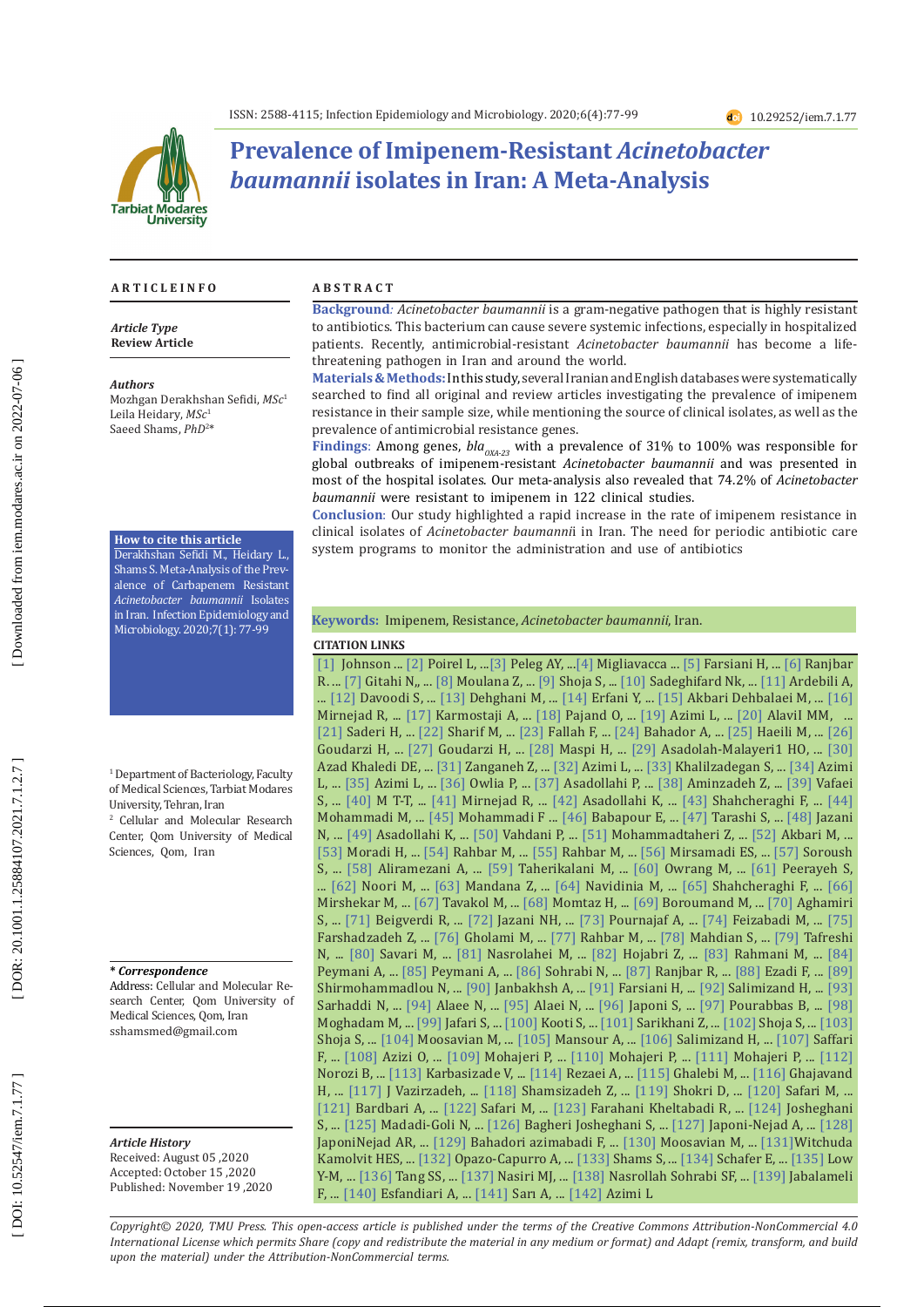## **Introduction**

*Acinetobacter baumannii* is an opportunistic, nosocomial Gram-negative pathogen that causes severe infections especially in intensive care units (ICUs) <sup>[1]</sup>. Recently prevalence of multidrugresistant (MDR) or extensively-drug resistant (XDR) *A. baumannii* becomes a life-threatening problem [2]. Since 1985 the broad-spectrum β-lactam antibiotics e.g. carbapenems such as imipenem, meropenem, ertapenem, and doripenem have been the effective agent against multidrug-resistant *A. baumannii* infections [2, 3]. According to worldwide reports on the prevalence of carbapenem-resistant *A. baumannii*, it can have a negative impact on the treatment of patients [4]. Producing different β-lactamases that harbor insertion sequences (ISs) encoded through mobile elements on integrons, transposons or plasmids genes plays a critical role in carbapenem-resistant *A. baumannii*. Moreover, *A. baumannii* uses different mechanism such as modified penicillin-binding proteins (PBPs) and efflux pumps which decreased cell membranes permeability as well as biofilm formation or mutation in some drug targets to resist and survive in harsh environments (Figure 1) [5] So, the rapid prevalence of *A. baumannii* strains producing carbapenemases, cephalosporinases (AmpCs), extended-spectrum β-Lactamases (ESBLs), and metallo-β-lactamases (MBLs) is becoming a global concern [6]. During recent years different studies published on the carbapenemresistant *A. baumannii* in Iran. However, more studies on the mechanism of resistance and prevalence of the resistance bacteria should be done to reach the best treatment strategies for controlling outbreaks of carbapenem-resistant *A. baumannii* [7]. Detection of carbapenem resistance needs phenotypic methods such as disc diffusion and different inhibition tests recommended by CLSI as well as genotypic methods such as PCR to identify carbapenem resistance genes in clinical

 $isolates$ <sup>[8]</sup>. This study described the frequency of imipenemresistant *A. baumannii* in different cities of Iran. So, our aim was to evaluate the distribution and prevalence of resistance genes during the last two decades in Iran.

# **Materials and Methods**

**Search Strategies:** Our research was performed on several related keywords such as "*A. baumanni*", "carbapenemase", "carbapenem - resistant *A.*  "prevalence of carbapenemresistant *A. baumannii* strains in Iran", imipenem", "imipenem resistance", "imipenem resistance in Iran", "multidrug resistance *A. baumanni*i in Iran", which were as inclusion criteria. Keywords were monitored both original and review articles in Persian and English in all research centers e.g. PubMed, MEDLINE, Google Scholar, Iranian data base, Web of sciences, and Scopus during 2006- 2020. Out of 483 articles obtained, 143 articles were finally reviewed. For all studies, published date, sample size, and genes related to imipenem were also considered (Table 1).



**Fig. 1)**The most prevalent mechanism of carbapenem resistance in *A. baumannii* [9]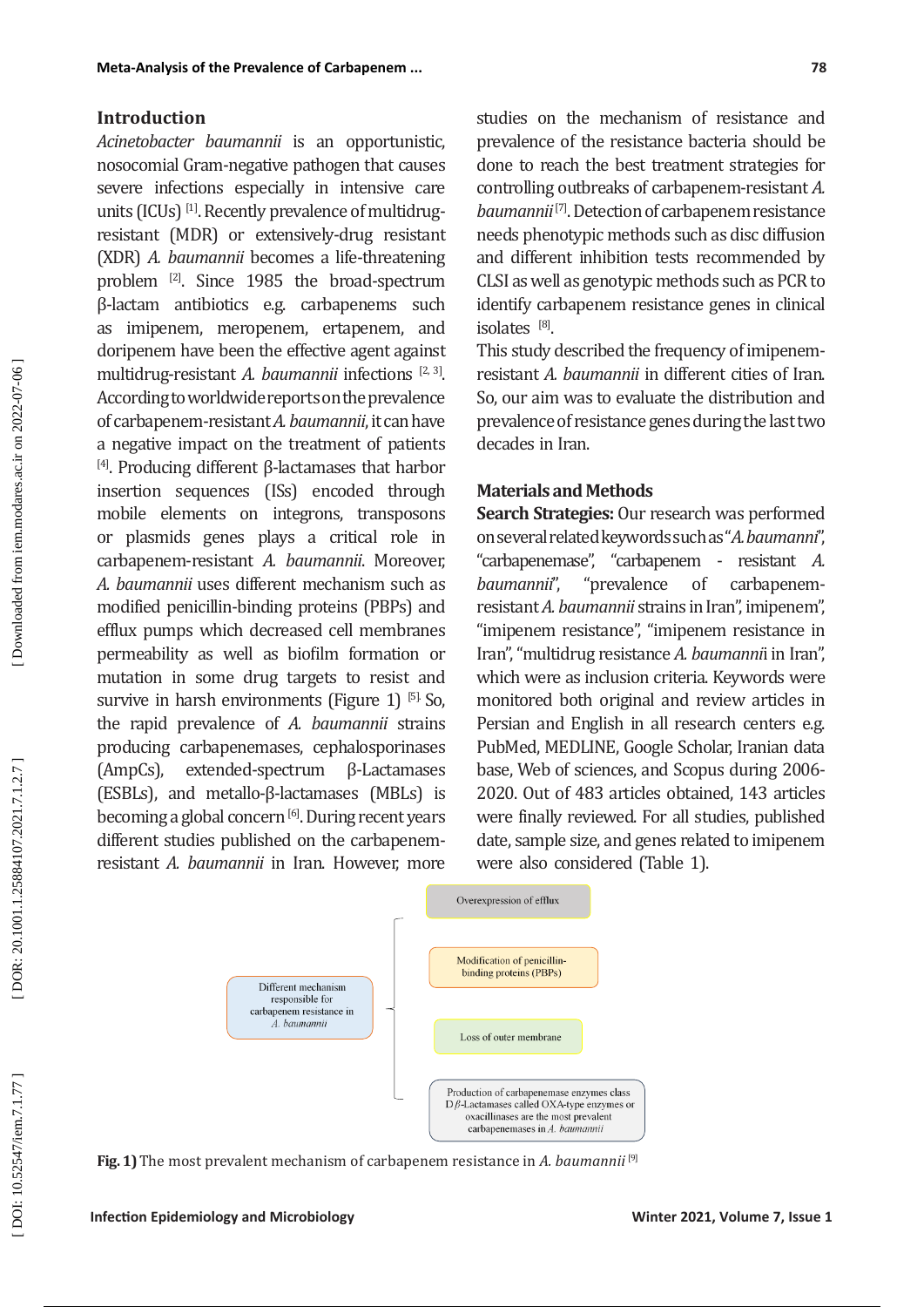| <b>Author</b>             | Year | City   | <b>Sample</b><br>size | No. of Imipenem<br>resistant isolates | $\frac{0}{0}$ | <b>Isolated from</b>                                                                                                                   | Ref    |
|---------------------------|------|--------|-----------------------|---------------------------------------|---------------|----------------------------------------------------------------------------------------------------------------------------------------|--------|
| Sadeghifard et al.,       | 2006 | Tehran | 66                    | 66                                    | 100           | <b>NR</b>                                                                                                                              | $[10]$ |
| Ardebili et al.,          | 2012 |        | 65                    | 60                                    | 92.38         | <b>Burned or hospitalized</b><br>patients in ICU                                                                                       | $[11]$ |
| Davoodi et al.,           | 2015 |        | 104                   | 70                                    | 67.30         | <b>Clinical isolates</b>                                                                                                               | $[12]$ |
| Dehghani et al.,          | 2012 |        | 50                    | 39                                    | 78            | Blood, respiratory<br>secretions, urine, skin ulcer, [13]<br>and oral mucosa                                                           |        |
| Erfani et al.,            | 2017 |        | 107                   | $NR^*$                                | <b>NR</b>     | <b>Clinical isolates</b>                                                                                                               | $[14]$ |
| Dehbalaei et al.,         | 2017 |        | 48                    | 37                                    | 77.08         | Wound, trachea, urine,<br>catheter, sputum, and burn                                                                                   | $[15]$ |
| Mirnejad et al.,          | 2012 |        | 50                    | 39                                    | 78            | Blood, tracheal, wound<br>swab samples, urine and<br>five samples with unknown<br>origin                                               | $[16]$ |
| Karmostaji et al.,        | 2013 |        | 123                   | 103                                   | 83.74         | Aspirated sputum, trachea,<br>burn, wound and urinary<br>tract infections                                                              | $[17]$ |
| Pajand et al.,            | 2013 |        | 75                    | 64                                    | 85.33         | Aspirates, urine, wound,<br>blood and sputum, burn<br>wound                                                                            | $[18]$ |
| Azimi et al.,             | 2015 |        | 65                    | 65                                    | 100           | Burn wound                                                                                                                             | $[19]$ |
| Alavi-Moghadam<br>et al., | 2014 |        | 61                    | 61                                    | 100           | Ventilator associated<br>pneumonia. Sputum,<br>wounds, urine, central<br>venous line, blood                                            | $[20]$ |
| Saderi et al.,            | 2015 |        | 106                   | 102                                   | 96.22         | Clinical isolates                                                                                                                      | $[21]$ |
| Sharif et al.,            | 2014 |        | 200                   | 171                                   | 85.5          | Endotracheal biopsy,<br>sputum, blood, catheter,<br>urine, wound                                                                       | $[22]$ |
| Fallah et al.,            | 2014 |        | 108                   | 99                                    | 91.66         | Urinary specimens                                                                                                                      | $[23]$ |
| Bahador et al.,           | 2015 |        | 62                    | 38                                    | 61.29         | <b>ICU</b> patients                                                                                                                    | $[24]$ |
| Haeili et al.,            | 2013 |        | 136                   | 102                                   | 75            | Broncho alveolar lavage<br>(BAL), mini BAL, tracheal<br>aspirates, and sputum                                                          | $[25]$ |
| Goudarzi et al.,          | 2013 |        | 221                   | 214                                   | 96.83         | Specimens, environmental<br>isolates which were<br>obtained from patients'<br>surroundings, medical<br>equipment and hands of<br>staff | $[26]$ |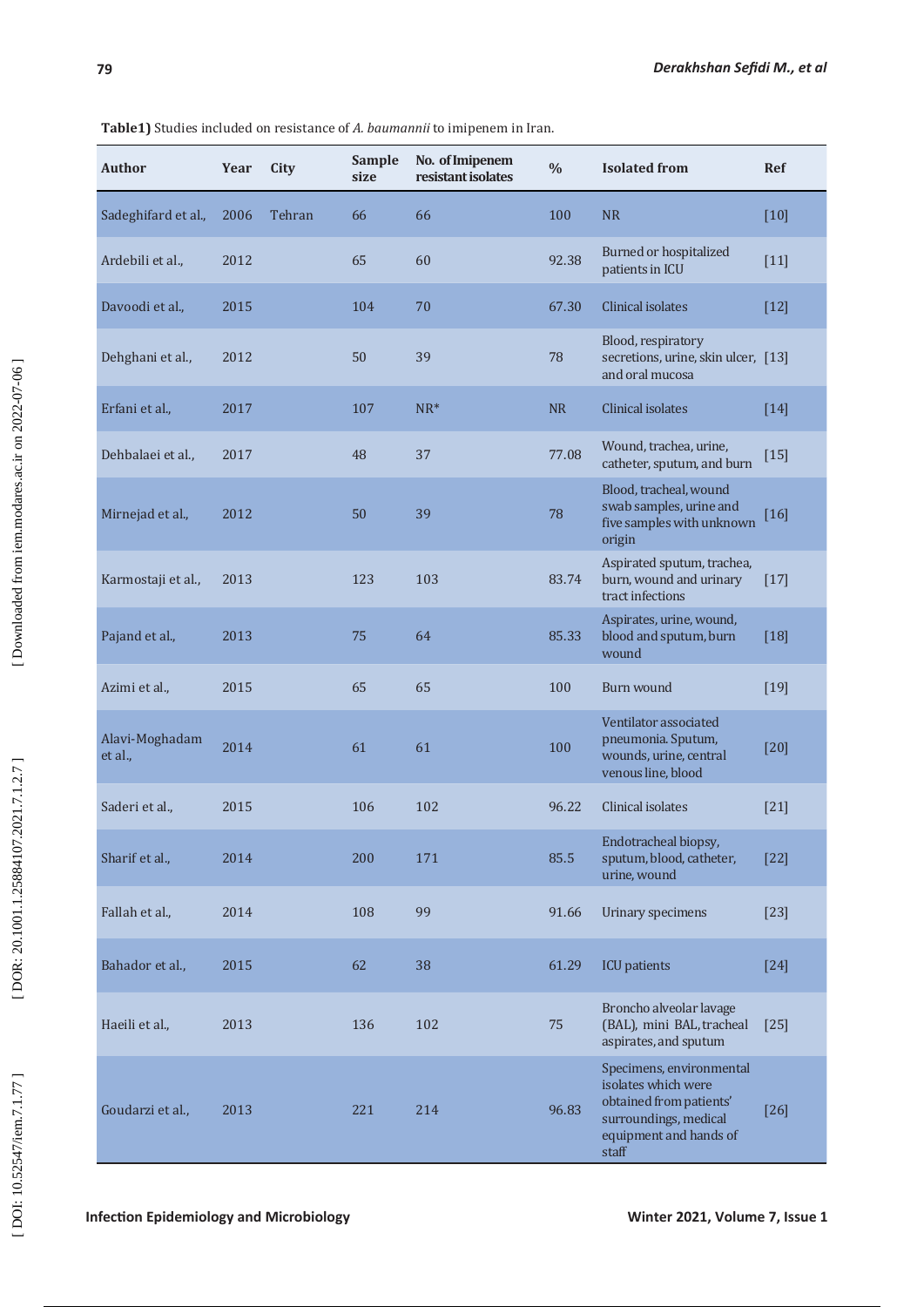| <b>Author</b>             | Year | City | Sample<br>size | No. of Imipenem<br>resistant isolates | $\frac{0}{0}$ | <b>Isolated from</b>                                                                                            | <b>Ref</b> |
|---------------------------|------|------|----------------|---------------------------------------|---------------|-----------------------------------------------------------------------------------------------------------------|------------|
| Goudarzi et al.,          | 2016 |      | 108            | <b>NR</b>                             | NR            | Blood, wound, urine,<br>sputum and respiratory<br>tract                                                         | $[27]$     |
| Maspi et al.,             | 2016 |      | 86             | 78                                    | 90.69         | <b>NR</b>                                                                                                       | $[28]$     |
| Malayeri et al.,          | 2016 |      | 60             | 51                                    | 85            | Clinical samples                                                                                                | $[29]$     |
| Khaledi et al.,           | 2016 |      | 100            | <b>NR</b>                             | <b>NR</b>     | <b>ICU</b> patients                                                                                             | $[30]$     |
| Zanganeh et al.           | 2015 |      | 58             | 58                                    | 100           | Burn and non-burn isolates<br>of hospitalize patients                                                           | $[31]$     |
| Azimi et al.,             | 2013 |      | 93             | 80                                    | 86.02         | <b>Burn wounds</b>                                                                                              | $[32]$     |
| Khalilzadegan et<br>al.,  | 2016 |      | 131            | 131                                   | 100           | <b>ICU</b> patients                                                                                             | $[33]$     |
| Azimi et al.,             | 2012 |      | $\overline{7}$ | 6                                     | 85.72         | Burn wounds, environmental<br>isolates which were obtained<br>from patients' surroundings,<br>medical equipment | $[34]$     |
| Azimi et al.,             | 2016 |      | 50             | <b>NR</b>                             | <b>NR</b>     | <b>Burn patients</b>                                                                                            | $[35]$     |
| Owlia et al.,             | 2012 |      | 126            | 107                                   | 84.92         | Burn wounds                                                                                                     | $[36]$     |
| Asadollahi et al.,        | 2012 |      | 23             | 11                                    | 47.82         | <b>Burn wounds</b>                                                                                              | $[37]$     |
| Aminzadeh et al.,         | 2012 |      | 39             | 16                                    | 41.02         | <b>CSF</b>                                                                                                      | $[38]$     |
| Vafaei et al.,            | 2013 |      | 100            | 76                                    | 76            | Burn wounds                                                                                                     | $[39]$     |
| Talebi-Taher et al., 2012 |      |      | 34             | 34                                    | 100           | Endobronchial aspirates                                                                                         | $[40]$     |
| Mirnejad et al.,          | 2013 |      | 50             | 39                                    | 78            | Sputum, trachea, wounds,<br>urine, blood                                                                        | $[41]$     |
| Asadollahi et al.,        | 2011 |      | 100            | 49                                    | 49            | Clinical isolates                                                                                               | $[42]$     |
| Shahcheraghii et<br>al.,  | 2011 |      | 203            | 100                                   | 43.47         | Blood, wound, urine,<br>sputum, and respiratory<br>tract                                                        | $[43]$     |
| Mohammadi et al.,         | 2017 |      | 103            | 96                                    | 93.20         | Ventilated patients                                                                                             | $[44]$     |
| Mohammadi et al., 2016    |      |      | 100            | 98                                    | 98            | <b>Burn wounds</b>                                                                                              | $[45]$     |
| Babapour et al.,          | 2017 |      | 156            | 142                                   | 91.02         | Blood, burn wound, urine,<br>sputum, and respiratory<br>tract, CSF                                              | $[46]$     |

**Continue Table1)** Studies included on resistance of *A. baumannii* to imipenem in Iran.

**Infection Epidemiology and Microbiology** <br> **Infection Epidemiology and Microbiology** *Winter 2021, Volume 7, Issue 1*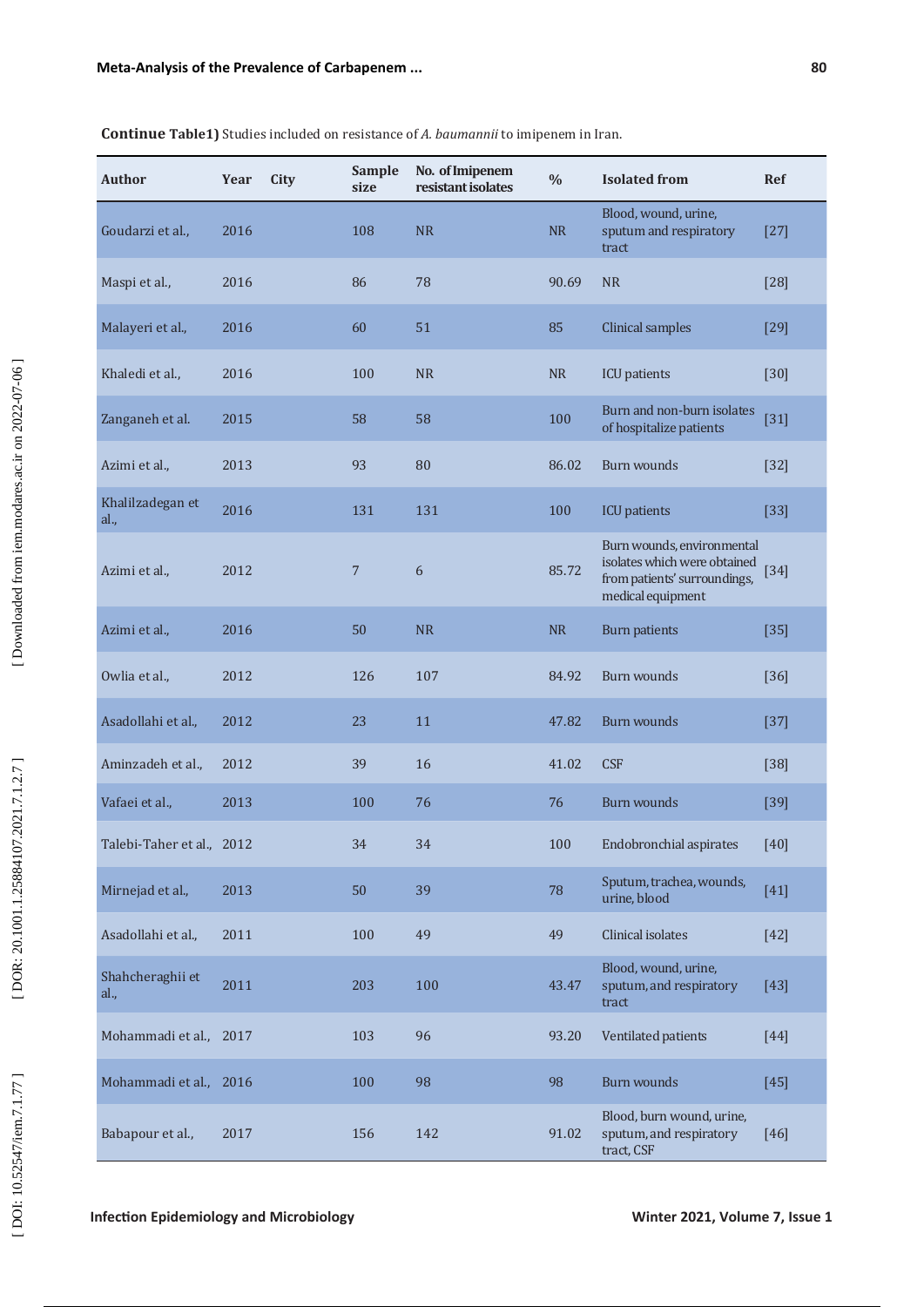**Author Year City Sample size No. of Imipenem resistant isolates % Isolated from Ref** Tarashi et al.,  $2016$  189 187 98.94 Burn wounds [47] Jazani et al., 2011 48 7 14.58 Burn wounds [48] Asadollahi et al., 2011 100 39 39 Clinical isolates [49] Vahdani et al., 2011 101 19 19 18.81 Respiratory tube, urine,  $\frac{18.81 \text{ Respiratory tube, urine}}{\text{wound and blood}}$ Respiratory tube, urine,<br>wound, and blood [50] Mohammadtaheri<br>et al., Mohammadtaheri 2010 136 126 92.64 Respiratory tube, urine,<br>et al., blood wound Respiratory tube, urine, [51]<br>blood wound Akbari et al., 2010 100 53 53 Wound, trachea, pleural fluid, blood, sputum, urine, [52] catheter, CSF Moradi–Tabriz et al., 2010 166 45 27.10 Blood [53] Rahbar et al., 2010 88 1 1.13 Respiratory tube, urine, kespiratory tube, urine,<br>blood, wound [54] Rahbar et al., 2011 88 4 4.54 Respiratory tract, urine, blood, wound and other clinical specimens [55] Goudarzi et al., 2015 128 127 99.21 ICU patients [56] Soroush et al.,  $2009$  145 73 50.34 NR [57] Aliamezani et al., 2016 8 <sup>5</sup> 62.50 Environmental surfaces and environmental surfaces and [58]<br>equipment Taherikalani et al., 2009 80 42 52.50 Clinical isolates [59] Owrang et al., 2017 105 103 98.09 Clinical isolates [60] Peerayeh et al., 2015 123 123 123 100 Sputum, urine, CSF and peerayeh et al., 2015 Sputum, urine, CSF and<br>pleural effusion [61] Noori et al.,  $2014$  84 67 79.76 NR [62] Zafari et al.,  $2017$  536 429 80.03 Hospitalized patients [63] Navidinia et al., 2017 37 32 86.48 Trachea, urine, wound, discharges, ascites fluid, pleural fluid, blood, synovial [64] fluid, and catheter Shahcheraghi et al., 2009 95 65 68.42 ICU patients [65] Mirshekar et al., 2017 12 61 84.72 NR [66]

**Continue Table1)** Studies included on resistance of *A. baumannii* to imipenem in Iran.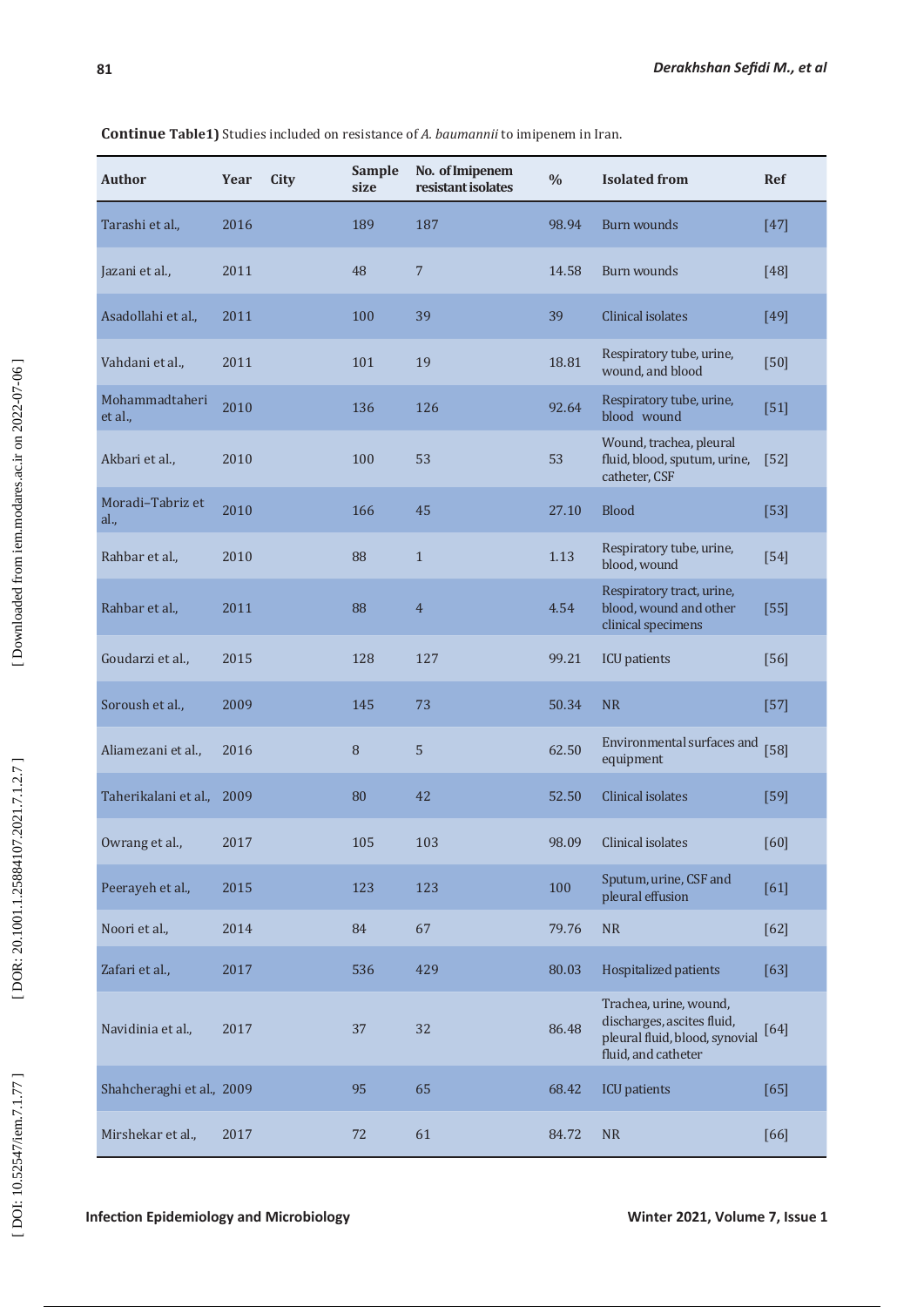| <b>Author</b>              | Year | City              | Sample<br>size | No. of Imipenem<br>resistant isolates | $\frac{0}{0}$ | <b>Isolated</b> from                                                | <b>Ref</b> |
|----------------------------|------|-------------------|----------------|---------------------------------------|---------------|---------------------------------------------------------------------|------------|
| Tavakol et al.,            | 2014 |                   | 121            | <b>NR</b>                             | <b>NR</b>     | <b>Clinical isolates</b>                                            | $[67]$     |
| Momtaz et al.,             | 2017 |                   | 121            | <b>NR</b>                             | <b>NR</b>     | Blood, phlegms, urine, CSF,<br>pus                                  | [68]       |
| Boroumand et al.,          | 2009 |                   | 191            | 47                                    | 24.60         | Clinical isolates                                                   | [69]       |
| Aghamiri et al.,           | 2015 |                   | 176            | 169                                   | 96.02         | Hospitalized patients                                               | $[70]$     |
| Beigverdi et al.,          | 2019 |                   | 6281           | 4899                                  | 77.99         | <b>NR</b>                                                           | $[71]$     |
| Hosseini-Jazani<br>et al., | 2009 |                   | 48             | $\overline{7}$                        | 14.58         | Burn ward                                                           | $[72]$     |
| Pournajafi et al.          | 2019 |                   | 73             | 22                                    |               | Burn wounds                                                         | $[73]$     |
| Feizabadi et al.,          | 2008 |                   | 108            | 55                                    | 50.92         | Wounds, trachea, blood,<br>CSF, urine, other tissues                | $[74]$     |
| Farshadzadeh et<br>al.,    | 2015 |                   | 92             | <b>NR</b>                             |               | <b>Burn wounds</b>                                                  | $[75]$     |
| Gholami et al.,            | 2020 |                   | 60             | 60                                    | 100           | <b>Burn wounds</b>                                                  | $[76]$     |
| Rahbaar et al.,            | 2007 |                   | 65             | 18                                    | 27.69         | Hospitalized patients                                               | $[77]$     |
| Mahdian et al.,            | 2015 |                   | 37             | <b>NR</b>                             | <b>NR</b>     | <b>Burn wounds</b>                                                  | $[78]$     |
| Tafreshi et al.,           | 2019 |                   | 84             | 31                                    | 36.90         | <b>Wound infections</b>                                             | $[79]$     |
| Savari et al.,             | 2017 |                   | 120            | ${\sf NR}$                            | ${\sf NR}$    | Tracheal aspiration, blood,<br>CSF, burn wound, urine<br>infections | [80]       |
| Nasrolahei et al.,         | 2014 | Tehran/ Sari 100  |                | 67                                    | 67            | <b>ICU</b> patients                                                 | $[81]$     |
| Hojabri et al.,            | 2014 | Tehran/<br>Tabriz | 71             | 60                                    | 84.50         | Clinical isolates                                                   | $[82]$     |
| Rahmani et al.,            | 2015 | Tehran/<br>Shiraz | 140            | 129                                   | 92.14         | Hospitalized patients                                               | [83]       |
| Peymani et al.,            | 2012 | Tabriz            | 134            | 74                                    | 55.22         | Hospitalized patients                                               | [84]       |

**Continue Table1)** Studies included on resistance of *A. baumannii* to imipenem in Iran.

**Infection Epidemiology and Microbiology** <br> **Infection Epidemiology and Microbiology** *Winter 2021, Volume 7, Issue 1*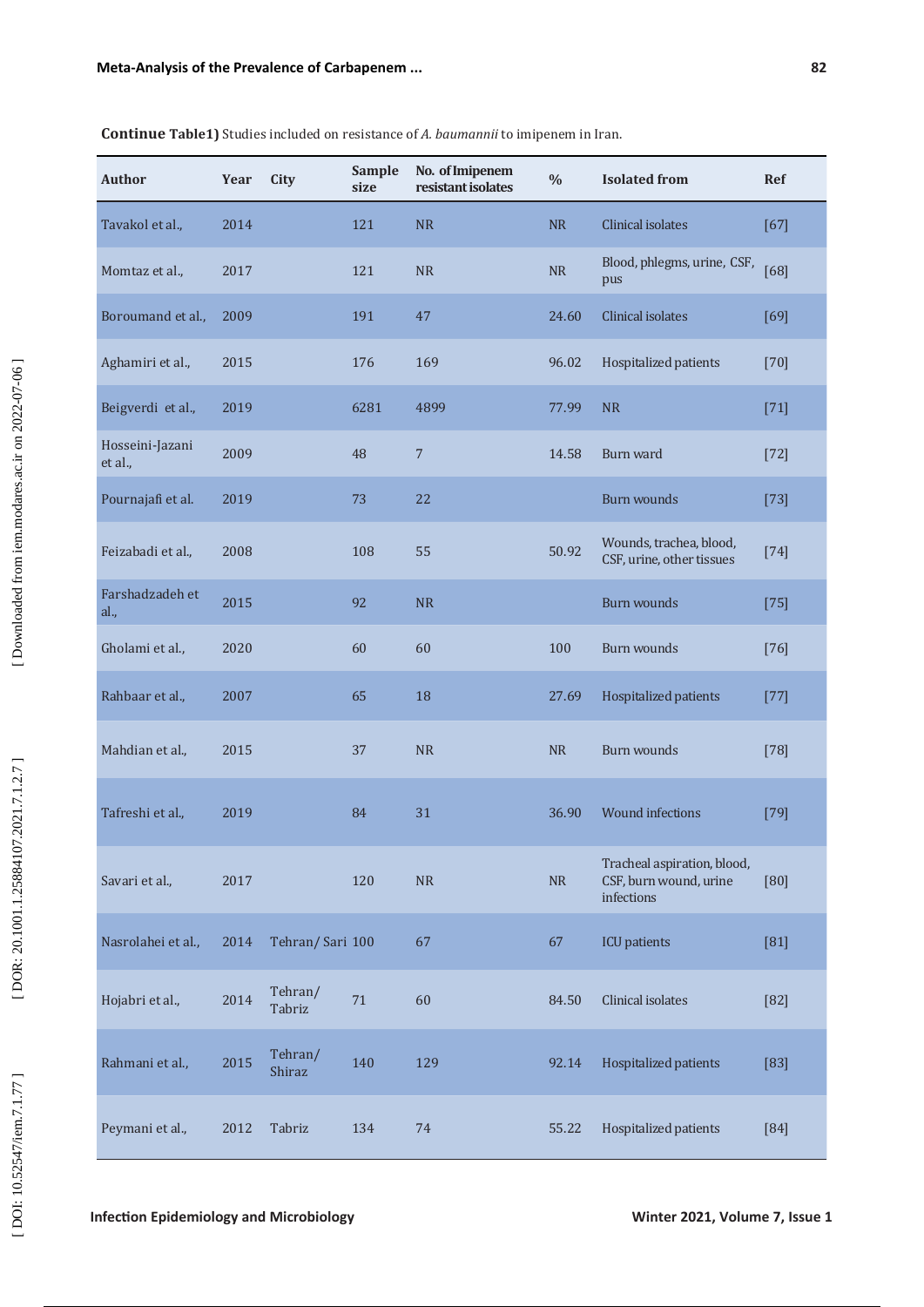### **Author Year City Sample size No. of Imipenem resistant isolates % Isolated from Ref** Peymani et al., 2011 100 54 54 Tracheal aspirate, urine, blood, bronchial washing, wound, sputum, abscess drainage, CSF, catheter, pleural effusion, and ascites [85] Sohrabi et al., 2012 100 62 62 Blood, tracheal aspirates, wound, sputum, abscess drainage, wound, bronchial washing, urine [86] Ranjbar et al., 2019 Markazi, Khozestan, Kermanshah 163 154 94.47 Wound infections [87] Ezadia et al., 2019 Gorgan 71 44 61.97 Urine, respiratory tract secretions, blood, and wound swab [88] Shirmohammadlou 2018 Zanjan 100 100 100 100 100 Blood, sputum, wound swabs, chest tube secretions [89] and urine Khosroshahi et al., 2020 Qazvin 15 4 26.66 ICU patients [90] Farsiani et al., 2015 Mashhad 36 32 88.88 Different wards of a Different wards of a [91]<br>teaching hospital [91] Salimizand et al., 2016 30 NR R Patients and environmental patients and environmental [92]<br>specimens Sarhaddi et al.,  $2017$  54 54 100 Burn wounds [93] Alaei et al., 2013 Shiraz 85 43 50.58 ICU patients [94] Alaei et al., 2016 2016 85 79 92.94 Isolates from patients in a series of the state of the state of the state o<br>Persian and the state of the state of the state of the state of the state of the state of the state of the sta Isolates from patients in a [95]<br>tertiary care hospital Japoni et al., 2011  $\begin{array}{ccc} 79 & 18 & 22.78 & \text{Blood, urine wound and} \end{array}$ Blood, urine wound and [96] Pourabbas et al., 2016 61 NR R patients with blood patients with blood<br>infections [97] Moghadam et al., 2016 96 95 98.95 Clinical specimens [98] Jafari et al., 2013 63 26 41.27 Clinical specimens [99] Kooti et al., 2015 200 199 99.50 Urine, wound, blood, sputum, ETT, body fluid, nose, throat and eye [100] Sarikhani et al., at 2017 Qom 108 97 89.81 Tracheal aspirate, urine,  $\begin{bmatrix} 101 \end{bmatrix}$ Shoja et al., 2013 Ahvaz 206 198 96.11 Clinical specimen [102]

**Continue Table1)** Studies included on resistance of *A. baumannii* to imipenem in Iran.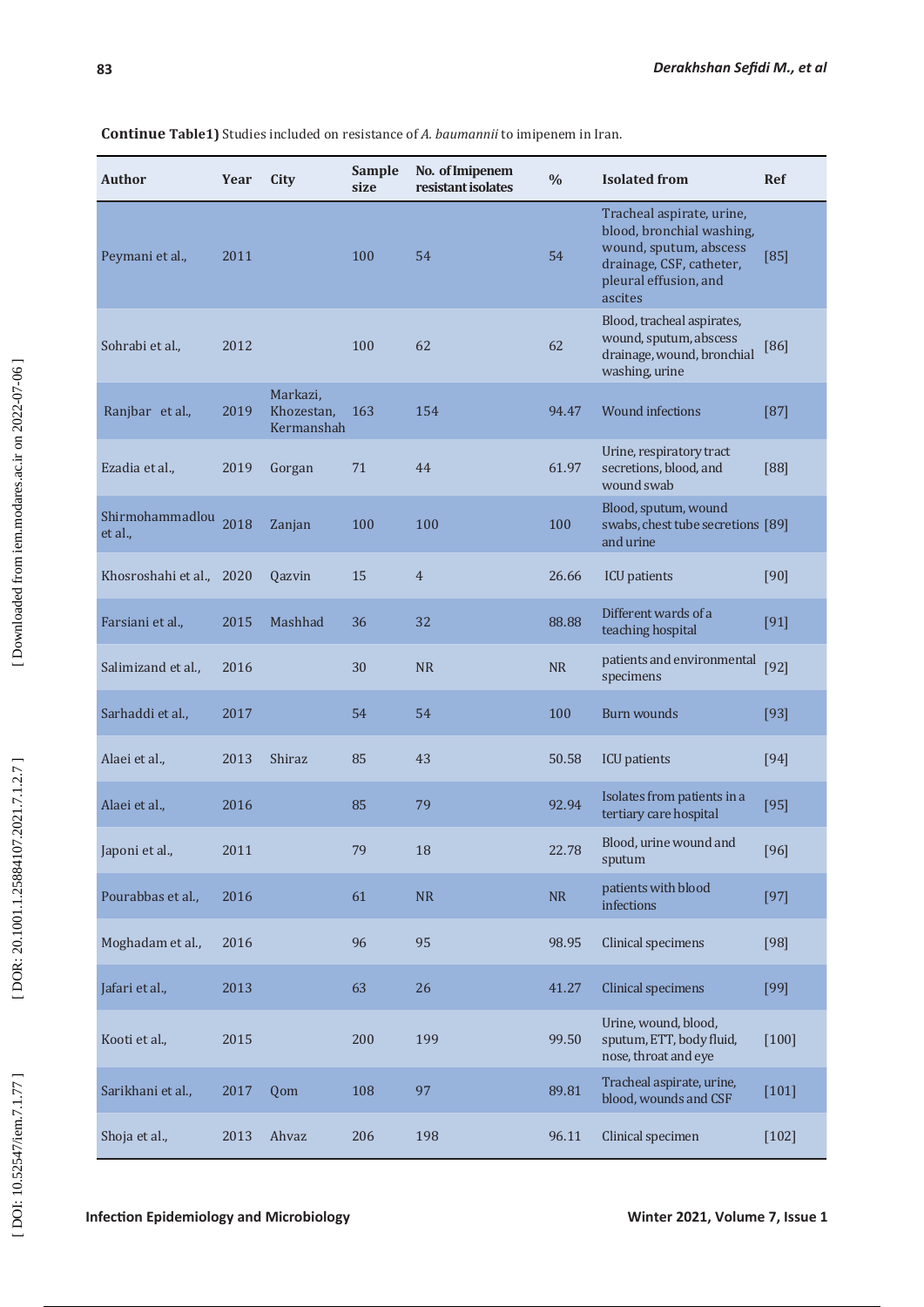| <b>Author</b>            | Year | City           | <b>Sample</b><br>size | No. of Imipenem<br>resistant isolates | $\frac{0}{0}$ | <b>Isolated</b> from                                                                     | <b>Ref</b> |
|--------------------------|------|----------------|-----------------------|---------------------------------------|---------------|------------------------------------------------------------------------------------------|------------|
| Shoja et al.,            | 2016 |                | 124                   | 97                                    | 78.22         | Clinical specimen                                                                        | $[103]$    |
| Shoja et al.,            | 2017 |                | 40                    | 36                                    | 90.00         | Wound, skin biopsy, blood                                                                | [9]        |
| Moosavian et al.,        | 2017 |                | 151                   | 142                                   | 94.04         | <b>Clinical specimens</b>                                                                | $[104]$    |
| Amin et al.,             | 2019 |                | 85                    | 69                                    |               | Burn wounds, tracheal<br>secretion, blood, bronchial<br>lavage, urine                    | $[105]$    |
| Salimizand et al.,       | 2014 | Kerman         | 40                    | 13                                    | 32.50         | Tracheal, urine, wound,<br>Blood, CSF                                                    | $[106]$    |
| Saffari et al.,          | 2017 |                | 64                    | <b>NR</b>                             | <b>NR</b>     | <b>Clinical Isolates</b>                                                                 | $[107]$    |
| Azizi et al.,            | 2015 |                | 65                    | <b>NR</b>                             | <b>NR</b>     | Blood, lung of the patient<br>with ventilator and URI                                    | $[108]$    |
| Mohajeri et al.,         | 2014 | Kermanshah 104 |                       | 83                                    | 79.80         | Sputum, blood, urine<br>clinical specimens                                               | $[109]$    |
| Mohajeri et al.,         | 2017 |                | 75                    | 62                                    | 82.66         | Blood, sputum, wounds,<br>urine, abdominal abscesses, [110]<br>synovia                   |            |
| Mohajeri et al.,         | 2015 |                | 42                    | 38                                    | 90.47         | Clinical specimens                                                                       | [111]      |
| Norozi et al.,           | 2014 |                | 84                    | 67                                    | 79.76         | Sputum, blood and urine                                                                  | $[112]$    |
| Salimizande et al.,      | 2014 | Kurdistan      | 54                    | 28                                    | 51.85         | Environmental specimens                                                                  | $[106]$    |
| Karbasizade et al.       | 2012 | Isfahan        | 50                    | 26                                    | 52            | <b>ICU</b> patients                                                                      | [113]      |
| Rezaei et al.,           | 2018 |                | 153                   | 153                                   | 100           | Various clinical sources                                                                 | $[114]$    |
| Ghalebi et al.,          | 2017 |                | 40                    | 40                                    | 100           | <b>ICU</b> patients                                                                      | $[115]$    |
| Ghajavand et al.,        | 2014 |                | 43                    | 40                                    | 93.02         | <b>ICU</b> specimens                                                                     | $[116]$    |
| Vazirzadeh et al.,       | 2015 |                | 100                   | 96                                    | 96.00         | Clinical samples                                                                         | $[117]$    |
| Shamsizadeh et al., 2017 |      |                | 40                    | 34                                    | 85.00         | ICU, surgery wards (SW),<br>and internal medicine<br>wards (IM)                          | $[118]$    |
| Shokri et al.,           | 2017 |                | 31                    | 28                                    | 90.33         | Different clinical specimens [119]                                                       |            |
| Safari et al.,           | 2013 | Hamedan        | 100                   | 85                                    | 85.00         | Trachea, blood, urine,<br>sputum and wound samples [120]<br>of patients bedridden in ICU |            |

### **Continue Table1)** Studies included on resistance of *A. baumannii* to imipenem in Iran.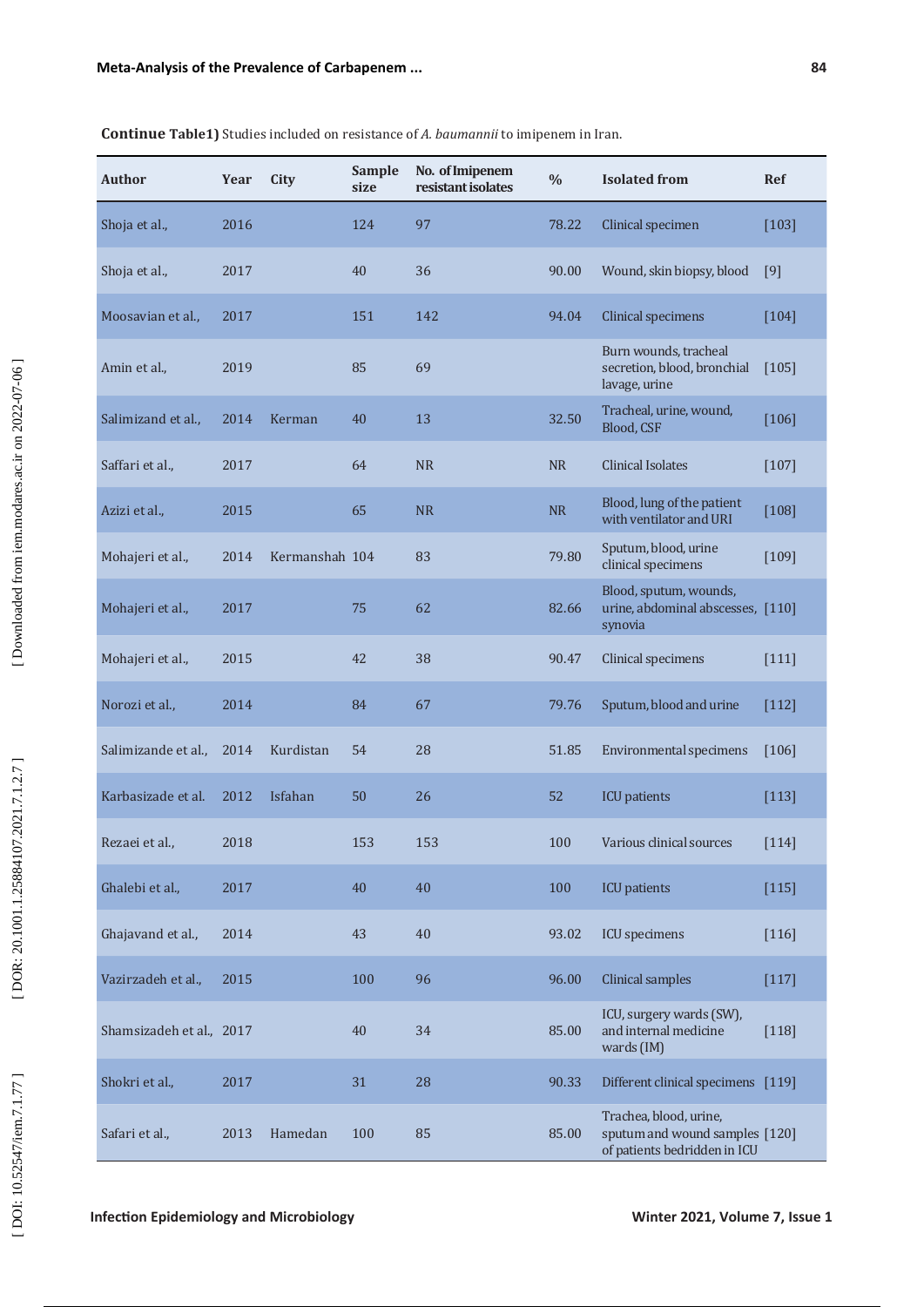| <b>Author</b>                    | Year | City             | <b>Sample</b><br>size | No. of Imipenem<br>resistant isolates | $\frac{0}{0}$ | <b>Isolated from</b>                                                                                          | <b>Ref</b> |
|----------------------------------|------|------------------|-----------------------|---------------------------------------|---------------|---------------------------------------------------------------------------------------------------------------|------------|
| Bardbari et al.,                 | 2017 |                  | 75                    | 73                                    | 97.33         | Sputum, bronchoalveolar<br>lavage, and endotracheal<br>aspirates of the patients<br>hospitalized at ICU wards | $[121]$    |
| Safari et al.,                   | 2015 |                  | 100                   | 95                                    | 95.00         | <b>ICU</b> wards                                                                                              | $[122]$    |
| Khalatabadi-<br>Farahani et al., | 2009 | Kashan           | 48                    | 10                                    | 20.83         | Blood, urine, CSFs,<br>sputum, pleural fluid                                                                  | $[123]$    |
| Josheghani et al.,               | 2017 |                  | 40                    | 40                                    | 100           | Tracheal tubes of patients<br>hospitalized in the ICU                                                         | $[124]$    |
| Goli et al.,                     | 2017 |                  | 124                   | 111                                   | 89.51         | Blood, urine, trachea,<br>Ascites, sputum, catheters                                                          | $[125]$    |
| Bagheri et al.,                  | 2015 |                  | 124                   | 110                                   | 88.71         | Hospitalized patients                                                                                         | $[126]$    |
| Japoni et al.,                   | 2013 | Arak             | 56                    | 47                                    | 83.92         | Hospitalized patients                                                                                         | $[127]$    |
| Japoni et al.,                   | 2014 |                  | 56                    | <b>NR</b>                             | <b>NR</b>     | Hospitalized patients                                                                                         | $[128]$    |
| Bahadori et al.,                 | 2015 | Bandar-<br>Abbas | 72                    | 70                                    | 97.22         | Hospitalized patients                                                                                         | [129]      |
| Moosavian et al.,                | 2020 |                  | 124                   | 92                                    | 74.2          | Hospitalized patients                                                                                         | $[130]$    |

**Continue Table1)** Studies included on resistance of *A. baumannii* to imipenem in Iran.

NR: Not Reported, ICU: Intensive care unit, CSF: cerebra spinal fluid, URI: Upper Respiratory Infection, ETT: endotracheal tube

**Data Extraction, Synthesis and Analysis:**  We reported our data in the following way: first author, city, sample size, the status and prevalence of resistance to imipenem. Statistical analysis was performed by<br>Comprehensive Meta-Analysis Software ensive Meta-Analysis<br>2.0 (Biostat, Engley Version 2.0 (Biostat, Englewood, NJ). The prevalence was reported with 95% confidence intervals (CIs). Random effects models were used. To assess the potential risk of publication bias, Begg rank correlation regression methods were used (P<0.05) and were considered indicative of a statistically significant publication bias.

### **Findings**

The result of the search strategies yielded

122 articles that reported the prevalence of imipenem-resistant *A. baumannii* in Iran (Table 1). Most of the studies were performed in central Iran (e.g. Tehran, n=71). Figure 2 shows the forest plot from the meta-analysis of antimicrobial resistance of *A. baumannii*  to imipenem, resulting in prevalence of 74.2% (95% CI, 69.7–78.2). As shown in Figure 3, based on the funnel plot of metaanalysis, some evidence for the publication bias was observed. The estimated ranks of correlation coefficients of Begg were 0.742. Figure 4 also shows genes responsible for imipenem-resistant *A. baumannii* associated with their prevalence. Figure 5 also displays the prevalence of imipenem-resistant clinical isolates of in different cities of Iran.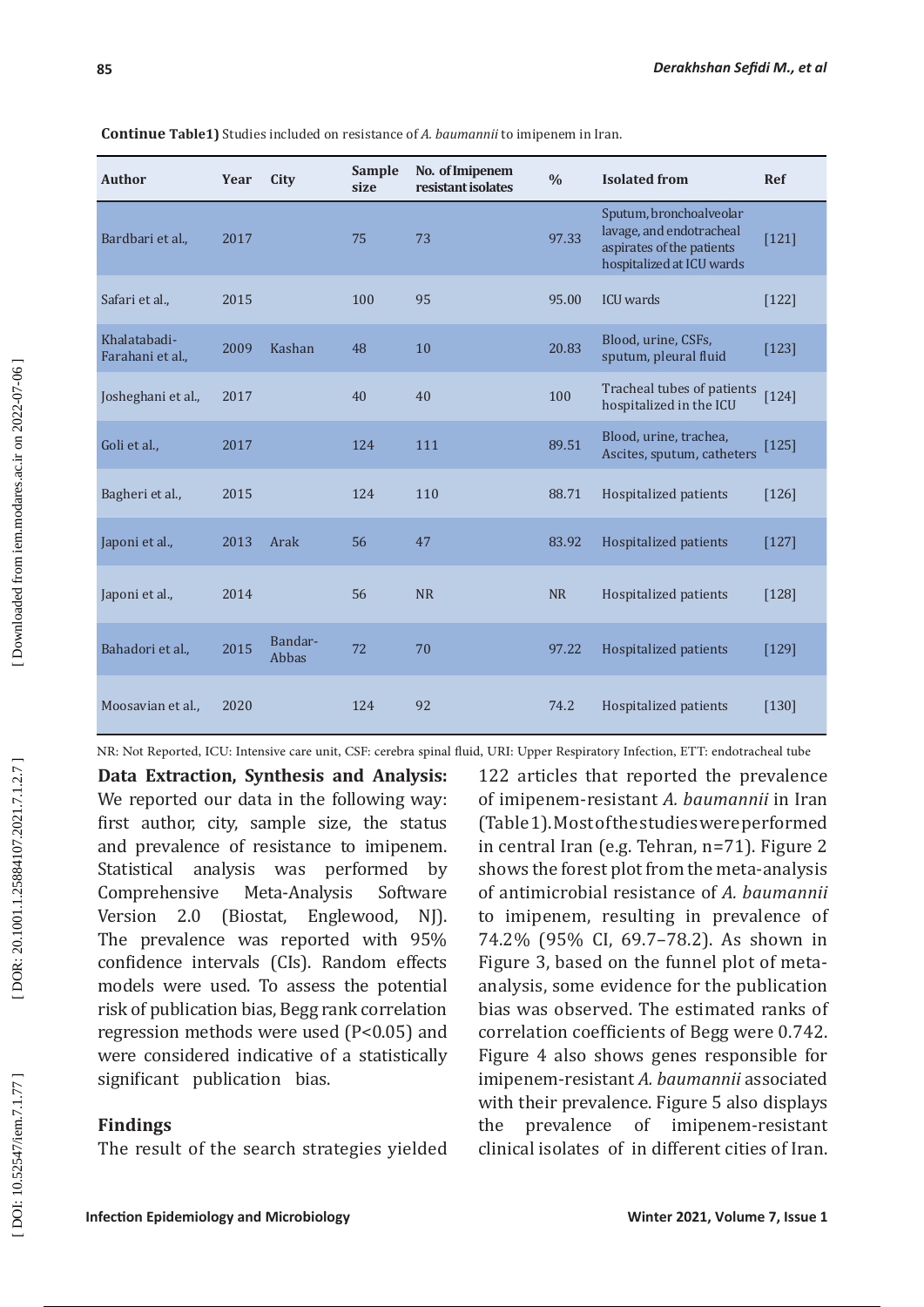| <b>Study name</b>                                            |                |                |                | <b>Statistics for each study</b> |                | Event rate and 95% CI                                |                    |                           |
|--------------------------------------------------------------|----------------|----------------|----------------|----------------------------------|----------------|------------------------------------------------------|--------------------|---------------------------|
|                                                              | Event<br>rate  | Lower<br>limit | Upper<br>limit | <b>Z-Value</b> p-Value           |                |                                                      | Relative<br>weight | <b>Relative</b><br>weight |
| Sadeghifard et al., 2006                                     | 0.993          | 0.892          | 1,000          | 3.445                            | 0.001          |                                                      | 0.02               |                           |
| Ardebili et al., 2012<br>Davoodi et al., 2015                | 0.923<br>0.673 | 0.828<br>0.577 | 0.968<br>0.756 | 5.338<br>3.455                   | 0.000<br>0.001 |                                                      | 0.20<br>0.99       |                           |
| Dehghani et al., 2012<br>Erfani et al., 2017                 | 0.780<br>0.005 | 0.645<br>0.000 | 0.874<br>0.070 | 3.707<br>$-3.789$                | 0.000<br>0.000 |                                                      | 0.37<br>0.02       |                           |
| Dehbalaei et al., 2017<br>Mirnejad et al., 2012              | 0.771<br>0.780 | 0.632<br>0.645 | 0.868<br>0.874 | 3.532<br>3.707                   | 0.000<br>0.000 |                                                      | 0.37<br>0.37       |                           |
| Karmostaii et al., 2013                                      | 0.837          | 0.761          | 0.893          | 6.707                            | 0.000          |                                                      | 0.72               |                           |
| Paiand et al., 2013<br>Azimi et al., 2015                    | 0.853<br>0.992 | 0.754<br>0.890 | 0.917<br>1.000 | 5.395<br>3.434                   | 0.000<br>0.001 |                                                      | 0.41<br>0.02       |                           |
| Alavi-Moghadam et al., 2014<br>Saderi et al., 2015           | 0.992<br>0.962 | 0.884<br>0.904 | 0.999<br>0.986 | 3.389<br>6.354                   | 0.001<br>0.000 |                                                      | 0.02<br>0.17       |                           |
| Sharif et al., 2014<br>Fallah et al., 2014                   | 0.855<br>0.917 | 0.799<br>0.848 | 0.897<br>0.956 | 8.835<br>6.887                   | 0.000<br>0.000 |                                                      | 1.07<br>0.36       |                           |
| Bahador et al., 2015                                         | 0.613          | 0.487<br>0.671 | 0.725<br>0.816 | 1.762<br>5.548                   | 0.078<br>0.000 |                                                      | 0.63               |                           |
| Haeili et al., 2013<br>Goudarzi et al. 2013                  | 0.750<br>0.968 | 0.935          | 0.985          | 8.904                            | 0.000          |                                                      | 1.10<br>0.29       |                           |
| Goudarzi et al.,2016<br>Maspi et al., 2016                   | 0.005<br>0.907 | 0.000<br>0.825 | 0.069<br>0.953 | $-3.795$<br>6.134                | 0.000<br>0.000 |                                                      | 0.02<br>0.31       |                           |
| Malaveri et al.2016<br>Khaledi et al., 2016                  | 0.850<br>0.005 | 0.736<br>0.000 | 0.920<br>0.074 | 4.798<br>$-3.741$                | 0.000<br>0.000 |                                                      | 0.33<br>0.02       |                           |
| Zanganeh et al., 2015<br>Azimi et al., 2013                  | 0.992<br>0.860 | 0.879<br>0.774 | 0.999<br>0.917 | 3.353<br>6.076                   | 0.001<br>0.000 |                                                      | 0.02<br>0.48       |                           |
| Sadeh et al., 2013                                           | 0.996          | 0.942          | 1.000          | 3.933                            | 0.000          |                                                      | 0.02               |                           |
| Azimi et al.,2012<br>Azimi et al., 2016                      | 0.857<br>0.010 | 0.419<br>0.001 | 0.980<br>0.138 | 1.659<br>$-3.247$                | 0.097<br>0.001 |                                                      | 0.04<br>0.02       |                           |
| Owlia et al., 2012<br>Asadollahi et al., 2012                | 0.849<br>0.478 | 0.776<br>0.288 | 0.902<br>0.675 | 6.943<br>$-0.208$                | 0.000<br>0.835 |                                                      | 0.70<br>0.25       |                           |
| Aminzadeh et al., 2012<br>Vafaei et al., 2013                | 0.410<br>0.760 | 0.269<br>0.667 | 0.568<br>0.834 | $-1.115$<br>4.923                | 0.265<br>0.000 |                                                      | 0.41<br>0.79       |                           |
| Talebi-Taher et al., 2012                                    | 0.986          | 0.809          | 0.999          | 2.973                            | 0.003          |                                                      | 0.02               |                           |
| Mirnejad et al., 2013<br>Asadollahi et al., 2011             | 0.780<br>0.490 | 0.645<br>0.394 | 0.874<br>0.587 | 3.707<br>$-0.200$                | 0.000<br>0.841 |                                                      | 0.37<br>1.08       |                           |
| Shahcheraghii et al., 2011<br>Mohammadii et al., 2017        | 0.493<br>0.932 | 0.424<br>0.864 | 0.561<br>0.967 | $-0.211$<br>6.688                | 0.833<br>0.000 |                                                      | 2.19<br>0.28       |                           |
| Mohammadi et al., 2017<br>Babapour et al., 2017              | 0.980<br>0.910 | 0.924<br>0.854 | 0.995<br>0.946 | 5.449<br>8.270                   | 0.000<br>0.000 |                                                      | 0.08<br>0.55       |                           |
| Tarashi et al., 2016<br>Jazani et al., 2011                  | 0.989          | 0.959          | 0.997          | 6.384                            | 0.000          |                                                      | 0.09               |                           |
| Asadollahii et al., 2011                                     | 0.146<br>0.390 | 0.071<br>0.300 | 0.276<br>0.489 | $-4.322$<br>$-2.182$             | 0.000<br>0.029 |                                                      | 0.26<br>1.03       |                           |
| Vahdani et al. 2011<br>Mohammadtaheri et al., 2010           | 0.188<br>0.926 | 0.123<br>0.869 | 0.276<br>0.960 | $-5.743$<br>7.712                | 0.000<br>0.000 |                                                      | 0.67<br>0.40       |                           |
| Akbari et al., 2010<br>Moradi-Tabriz et al., 2010            | 0.530<br>0.271 | 0.432<br>0.209 | 0.625<br>0.344 | 0.600<br>$-5.665$                | 0.549<br>0.000 |                                                      | 1.08<br>1.42       |                           |
| Rabbar et al., 2010                                          | 0.011          | 0.002          | 0.076<br>0.276 | $-4.440$<br>$-4322$              | 0.000          |                                                      | 0.04               |                           |
| Jazani et al., 2011<br>Rahbar et al., 2011                   | 0.146<br>0.045 | 0.071<br>0.017 | 0.115          | $-5.949$                         | 0.000<br>0.000 |                                                      | 0.26<br>0.16       |                           |
| Goudarzi et al., 2015<br>Soroush et al., 2010                | 0.992<br>0.503 | 0.947<br>0.423 | 0.999<br>0.584 | 4.825<br>0.083                   | 0.000<br>0.934 |                                                      | 0.04<br>1.56       |                           |
| Aliamezani et al., 2016<br>Taherikalani et al., 2009         | 0.625<br>0.525 | 0.285<br>0.416 | 0.875<br>0.632 | 0.699<br>0.447                   | 0.484<br>0.655 |                                                      | 0.08<br>0.86       |                           |
| Owrang et al., 2017                                          | 0.981<br>0.996 | 0.927<br>0.939 | 0.995<br>1.000 | 5.521<br>3.888                   | 0.000          |                                                      | 0.08               |                           |
| Peeraveh et al.,2015<br>Noori et al., 2014                   | 0.798          | 0.698          | 0.870          | 5.050                            | 0.000<br>0.000 |                                                      | 0.02<br>0.59       |                           |
| Zafari et al., 2017<br>Navidinia et al., 2017                | 0.800<br>0.865 | 0.764<br>0.714 | 0.832<br>0.943 | 12.851<br>3.860                  | 0.000<br>0.000 |                                                      | 3.70<br>0.19       |                           |
| Shahcheraghi et al., 2009<br>Mirshekar et al., 2017          | 0.684<br>0.847 | 0.584<br>0.745 | 0.770<br>0.913 | 3.503<br>5.229                   | 0.000<br>0.000 |                                                      | 0.89<br>0.40       |                           |
| Boroumand et al., 2009<br>Aghamiri et al., 2015              | 0.246<br>0.960 | 0.190<br>0.919 | 0.312<br>0.981 | $-6.665$<br>8.255                | 0.000<br>0.000 |                                                      | 1.53<br>0.29       |                           |
| Beigverdi et al., 2019                                       | 0.780          | 0.770          | 0.790          | 41.548                           | 0.000          |                                                      | 46.52              |                           |
| Hosseini-Jazani et al., 2009<br>Pournajafi et al., 2019      | 0.146<br>0.301 | 0.071<br>0.207 | 0.276<br>0.416 | $-4.322$<br>$-3.296$             | 0.000<br>0.001 |                                                      | 0.26<br>0.66       |                           |
| Feizabadi et al., 2008<br>Farshadzadeh et al., 2015          | 0.509<br>0.005 | 0.416<br>0.000 | 0.602<br>0.080 | 0.192<br>$-3.681$                | 0.847<br>0.000 |                                                      | 1.16<br>0.02       |                           |
| Gholami et al., 2015<br>Rahbaar et al.,                      | 0.992<br>0.277 | 0.882<br>0.182 | 0.999<br>0.397 | 3.377<br>$-3.463$                | 0.001<br>0.001 |                                                      | 0.02<br>0.56       |                           |
| Mahdian et al., 2015                                         | 0.013          | 0.001          | 0.178          | $-3.033$                         | 0.002          |                                                      | 0.02               |                           |
| Tafreshi et al., 2019<br>Savari et al., 2017                 | 0.369<br>0.004 | 0.273<br>0.000 | 0.477<br>0.063 | $-2.372$<br>$-3.870$             | 0.018<br>0.000 |                                                      | 0.84<br>0.02       |                           |
| Nasrolahei et al., 2014<br>Hojabri et al., 2014              | 0.670<br>0.845 | 0.572<br>0.741 | 0.755<br>0.912 | 3.330<br>5.172                   | 0.001<br>0.000 |                                                      | 0.95<br>0.40       |                           |
| Rahmani et al., 2015<br>Peymani et al., 2012                 | 0.921<br>0.552 | 0.864<br>0.467 | 0.956<br>0.634 | 7.838<br>1.207                   | 0.000<br>0.227 |                                                      | 0.44<br>1.43       |                           |
| Peymani et al., 2011<br>Sohrabi et al., 2012                 | 0.540<br>0.620 | 0.442<br>0.521 | 0.635<br>0.710 | 0.799<br>2.376                   | 0.424<br>0.017 |                                                      | 1.07<br>1.02       |                           |
| Ranibar et al. 2019.                                         | 0.945          | 0.897          | 0.971          | 8.281                            | 0.000          |                                                      | 0.37               |                           |
| Ezadia et al., 2019<br>Shirmohammadlou et al.,2018           | 0.620<br>0.995 | 0.502<br>0.926 | 0.725<br>1.000 | 1.998<br>3.741                   | 0.046<br>0.000 |                                                      | 0.72<br>0.02       |                           |
| Khosroshahi et al., 2007<br>Farsiani et al., 2015            | 0.267<br>0.889 | 0.104<br>0.739 | 0.533<br>0.958 | $-1.733$<br>3.921                | 0.083<br>0.000 |                                                      | 0.13<br>0.15       |                           |
| Salimizand et al., 2016<br>Sarhaddi et al., 2017             | 0.016<br>0.991 | 0.001<br>0.871 | 0.211<br>0.999 | $-2.883$<br>3.302                | 0.004<br>0.001 |                                                      | 0.02<br>0.02       |                           |
| Alaei et al., 2013                                           | 0.506<br>0.929 | 0.401<br>0.852 | 0.610<br>0.968 | 0.108<br>6.087                   | 0.914<br>0.000 |                                                      | 0.92<br>0.24       |                           |
| Alaei et al., 2016<br>Japoni et al., 2011                    | 0.228          | 0.149          | 0.333          | $-4.550$                         | 0.000          |                                                      | 0.60               |                           |
| Pourabbas et al., 2016<br>Moghadam et al., 2016              | 0.008<br>0.990 | 0.001<br>0.930 | 0.116<br>0.999 | $-3.389$<br>4.530                | 0.001<br>0.000 |                                                      | 0.02<br>0.04       |                           |
| Jafari et al., 2013<br>Kooti et al., 2015                    | 0.413<br>0.995 | 0.299<br>0.965 | 0.537<br>0.999 | $-1.379$<br>5.280                | 0.168<br>0.000 |                                                      | 0.66<br>0.04       |                           |
| Sarikhani et al., 2017<br>Ahmadi et al., 2014                | 0.898<br>0.767 | 0.825<br>0.619 | 0.943<br>0.870 | 6.842<br>3.307                   | 0.000<br>0.001 |                                                      | 0.43<br>0.33       |                           |
| Shoja et al., 2013<br>Shoja et al., 2016                     | 0.961          | 0.924          | 0.980          | 8.898                            | 0.000<br>0.000 |                                                      | 0.33<br>0.91       |                           |
| Shoja et al., 2017                                           | 0.782<br>0.900 | 0.701<br>0.762 | 0.846<br>0.962 | 5.877<br>4.169                   | 0.000          |                                                      | 0.16               |                           |
| Moosavian et al., 2017<br>Amin et al.,2019                   | 0.940<br>0.812 | 0.889<br>0.715 | 0.969<br>0.881 | 8.025<br>5.267                   | 0.000<br>0.000 |                                                      | 0.37<br>0.56       |                           |
| Salimizand et al., 2014<br>Saffari et al., 2017              | 0.325<br>0.008 | 0.199<br>0.000 | 0.483<br>0.111 | $-2.165$<br>$-3.423$             | 0.030<br>0.001 |                                                      | 0.38<br>0.02       |                           |
| Azizi et al., 2015<br>Mohajeri et al., 2014                  | 0.008<br>0.798 | 0.000<br>0.710 | 0.110<br>0.864 | $-3.434$<br>5.626                | 0.001<br>0.000 |                                                      | 0.02<br>0.72       |                           |
| Mohajeri et al., 2017                                        | 0.827          | 0.724          | 0.897          | 5.121                            | 0.000          |                                                      | 0.46               |                           |
| Mohajeri et al., 2015<br>Norozi et al., 2014                 | 0.905<br>0.798 | 0.772<br>0.698 | 0.964<br>0.870 | 4.283<br>5.050                   | 0.000<br>0.000 |                                                      | 0.16<br>0.59       |                           |
| Salimizande et al., 2014<br>Karbasizade et al., 2012         | 0.519<br>0.520 | 0.387<br>0.383 | 0.647<br>0.654 | 0.272<br>0.283                   | 0.786<br>0.777 |                                                      | 0.58<br>0.54       |                           |
| Rezaei et al., 2018<br>Ghalebi et al., 2017                  | 0.997<br>0.988 | 0.950<br>0.833 | 1.000<br>0.999 | 4.043<br>3.088                   | 0.000<br>0.002 |                                                      | 0.02<br>0.02       |                           |
| Ghajavand et al., 2014<br>Vazirzadeh et al., 2015            | 0.930<br>0.960 | 0.805<br>0.898 | 0.977<br>0.985 | 4 3 2 7<br>6.228                 | 0.000<br>0.000 |                                                      | 0.12<br>0.17       |                           |
| Shamsizadeh et al., 2017                                     | 0.850          | 0.704          | 0.931          | 3.917                            | 0.000          |                                                      | 0.22               |                           |
| Shokri et al., 2017<br>Safari et al., 2013                   | 0.903<br>0.850 | 0.739<br>0.766 | 0.968<br>0.908 | 3.677<br>6.194                   | 0.000<br>0.000 |                                                      | 0.12<br>0.55       |                           |
| Bardbari et al., 2017<br>Safari et al., 2015                 | 0.973<br>0.950 | 0.900<br>0.885 | 0.993<br>0.979 | 5.019<br>6.417                   | 0.000<br>0.000 |                                                      | 0.08<br>0.21       |                           |
| Khalatabadi-Farahani et al., 2009<br>Josheghani et al., 2017 | 0.208<br>0.988 | 0.116<br>0.833 | 0.346<br>0.999 | $-3.756$<br>3.088                | 0.000<br>0.002 |                                                      | 0.34<br>0.02       |                           |
| Goli et al., 2017                                            | 0.895          | 0.828          | 0.938          | 7.316                            | 0.000          |                                                      | 0.50               |                           |
| Bagheri et al., 2015<br>Japoni et al., 2013                  | 0.887<br>0.839 | 0.818<br>0.719 | 0.932<br>0.914 | 7.265<br>4.543                   | 0.000<br>0.000 |                                                      | 0.54<br>0.33       |                           |
| Japoni et al., 2014<br>Bahadori et al., 2015                 | 0.009<br>0.972 | 0.001<br>0.896 | 0.125<br>0.993 | $-3.328$<br>4.958                | 0.001<br>0.000 |                                                      | 0.02<br>0.08       |                           |
|                                                              | 0.728          | 0.719          | 0.736          | 47.277                           | 0.000          | $\geq$<br>$-0.25$<br>0.00<br>$-0.13$<br>0.13<br>0.25 |                    |                           |
|                                                              |                |                |                |                                  |                | <b>Favours A</b><br><b>Favours B</b>                 |                    |                           |

**Fig. 2)** Forest plot of the meta-analysis of imipenem resistance in *A. baumannii*. CI: confidence interval.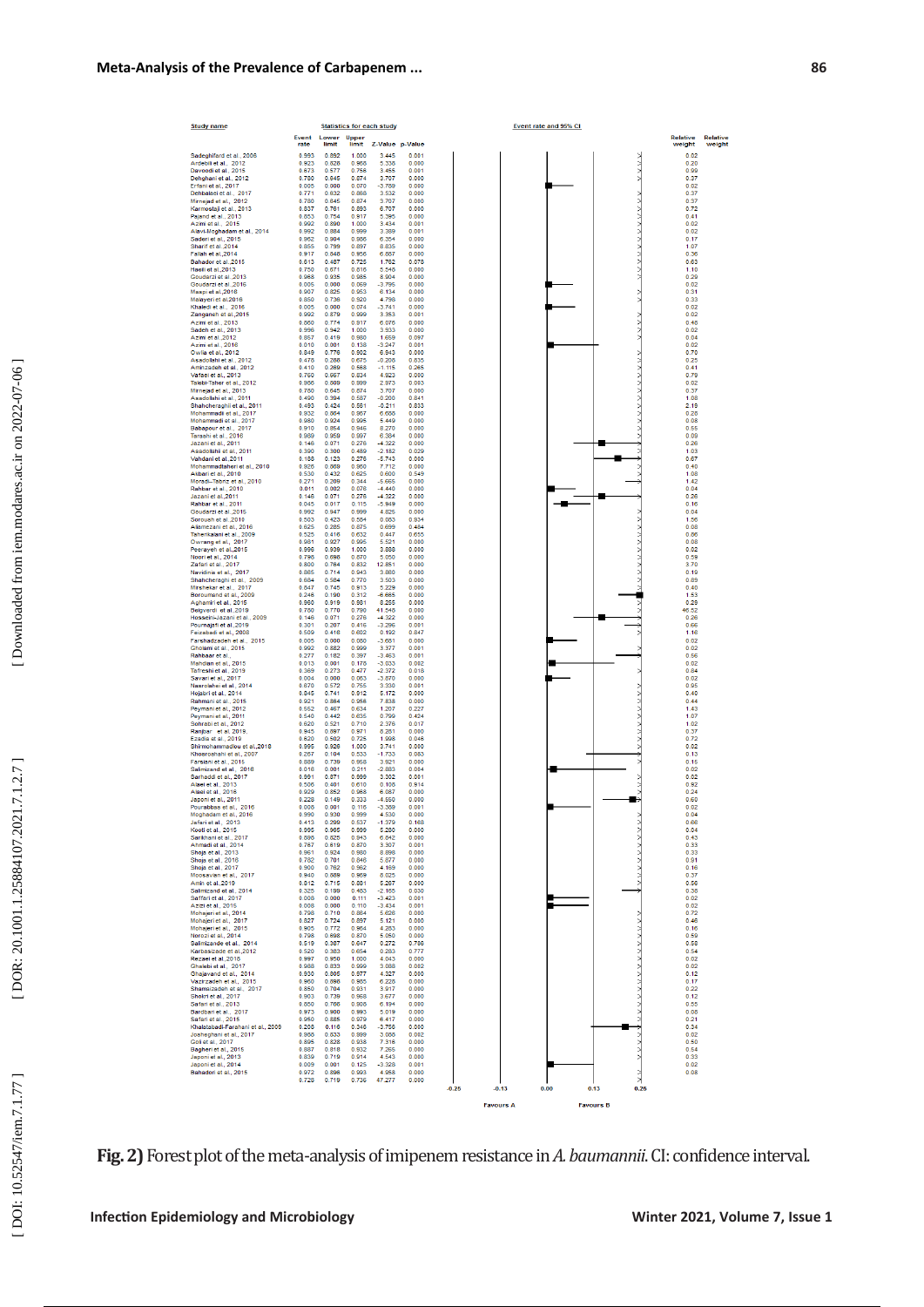

**Fig. 3)** Funnel plot of the meta-analysis of imipenem resistance in *A. baumannii* .



**Fig. 4)** Genes responsible for carbapenem resistance in *A. baumannii*



**Fig. 5)** Prevalence of carbapenem-resistant clinical isolates of *A. baumanii* in different cities of Iran

## **Discussion**

*A. baumannii* is a multidrug-resistant nosocomial pathogen that causes severe infections among patients especially in ICU and can hydrolyze various β-lactam antibiotics by different enzymes such as carbapenemases<br> $[131, 132]$  Among hacteria resistance to Among bacteria, resistance to carbapenems, especially imipenem, has been reported from various countries as well as in Iran [133-135] . Recently due to resistance of *A. baumannii* to a wide range of antimicrobial agents, raise a concern on controlling lifethreatening infections worldwide [136].

Our meta-analysis declared a pooled frequency resistance rate to imipenem (74.2%), which is lower when compared with some studies in Iran  $[137]$ . One strategy for preventing the spread of carbapenem resistance from our neighboring countries e.g. Pakistan and Iraq, which has a high prevalence of multidrug resistance *A. baumannii*, is implementation of typing methods  $[138]$ . In recent years carbapenem resistance in *A. baumannii* isolates are increasing in the world. Various factors have been mentioned to contribute to this outbreak, for example, inadequate implementation of treatment instructions and protocols, excessive use of antimicrobial agents in health care systems or the community  $[139, 140]$ . It is suggested that controlling policy including standard administration guidelines together with the suitable drug, dosage as well as the duration of treatment should meticulously be monitored in order to prevent the emergence of resistance among bacteria. Our current study has evaluated the prevalence of imipenem- resistant in *A. baumannii* strains in different cities of Iran. The results showed that this resistance has increased in recent decades and there is a need for more prevention and monitoring to overcome infections caused by the bacterium.

Our findings also declared that imipenemresistant *A. baumannii* isolates harboring  $bla_{OXA-23}$  are the most among the strains. Similar to other studies, our study indicated a sporadic distribution of MBL genes of *A. baumannii* in Iran. However, *bla*<sub>0XA-23</sub> has the highest prevalence distribution gene in Iran that is responsible for carbapenemresistant *A.baumannii* as well as several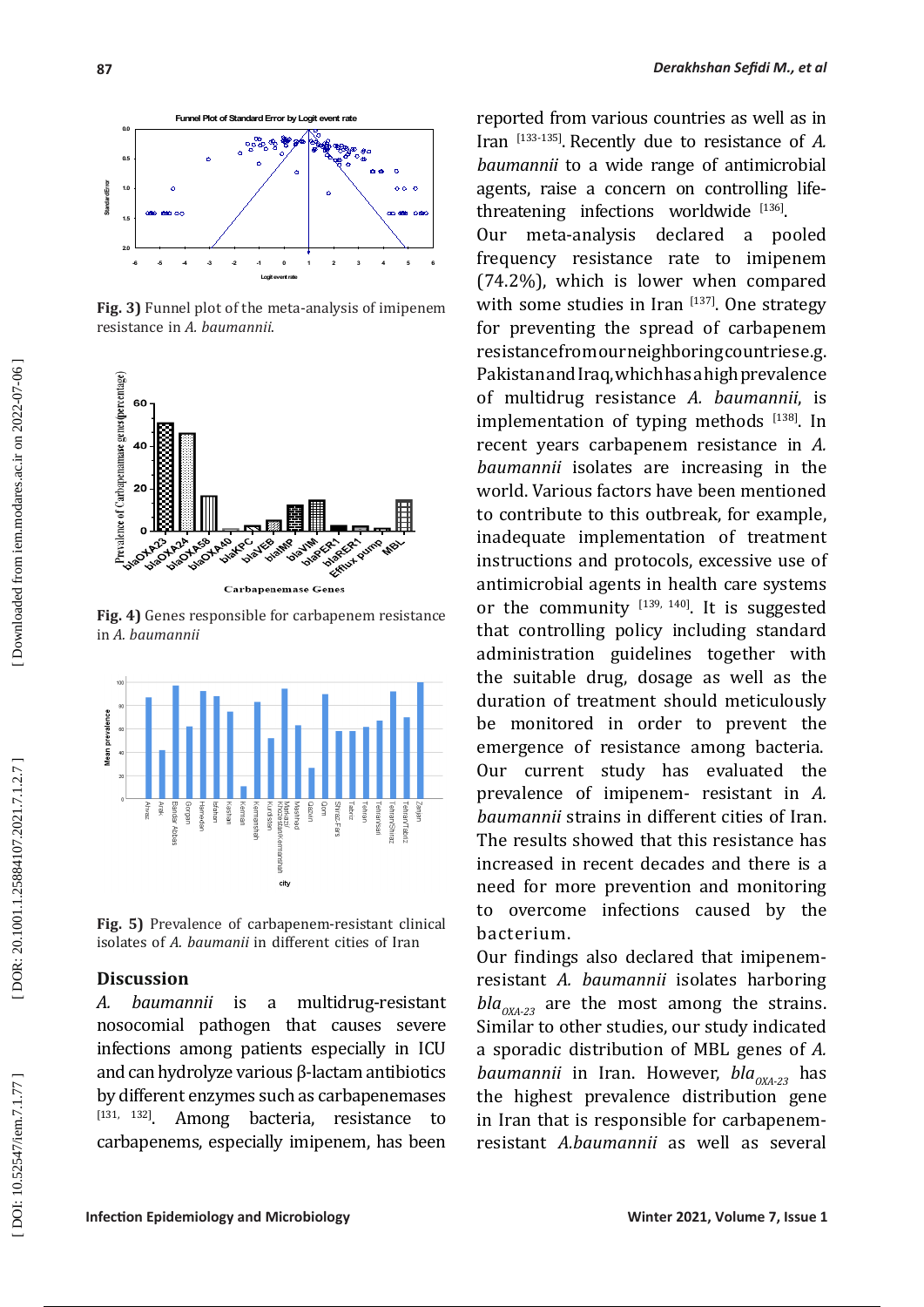Asian countries  $[9, 141]$ . Other reports have indicated the prevalence of MBL gene among carbapenem-resistant isolates, which were significant at the second level. Sometimes phenotypic tests in the evaluation of antibiotic resistance may be reported as false negative or low-level resistance.

To date, several mechanisms have been implicated in carbapenem-resistant isolates, including modification of PBPs, reduction of outer membrane purines, low permeability, and degradation of AmpC β-lactamase. However, the reason for this requires further studies to more accurately assess the mechanisms of resistance among bacteria, especially imipenem-resistant *A. baumannii*[9, <sup>142]</sup>. In this study, we focused on *bla*<sub>0XA-23</sub>, *bla*<sub>0XA-24</sub>,  $bla_{OX4-58}$  and MBL genes and the distribution of them among nosocomial isolates of *A. baumannii.* Treatment of imipenem-resistant *A. baumannii* gets complicated due to location of carbapenemase on mobile elements and high level of abuse clinically prescribing carbapenem antibiotic and this lead to the high activity of OXA genes as well as high carbapenem-resistant isolates [141].

It should be said the main gene involved in this resistance was *OXA*23, which was present in all reviewed articles, while *OXA*24 and *OXA*58 were reported sporadically. Statistics also showed the highest prevalence of imipenem resistance was in Zanjan and Bandar-Abbas provinces was in the second level. Kerman showed the least prevalence among cities. It seems that sufficient study or the size of non-uniform samples can be effective in statistical analysis. As the statistics confirmed the distribution of *OXA*  genes especially *OXA*23 among isolates, it seems that the gene plays a critical role in imipenem resistance of *A. baumannii.* MBL genes are also important in resistance characteristics of *A. baumanni*i to imipenem but at a lower level in comparison to *OXA*  genes. However, this issue needs more studies. The distribution and transmission of *OXA* and *MBL* genes by plasmids, integrons, or other mobile elements should be also investigated. As a result, resistance to imipenem, VIM, and NDM has been increasing in recent years, and this could be a warning sign for the overuse of antibiotics to treat *A. baumannii* infections.

## **Conclusion**

All in all, it can be said *A.baumanni*i is an important global pathogen with the ability to resistant to different antibiotics and this can be an alarm for health care causing high mortality and morbidity and is a problematic microorganism during recent decades. Our study demonstrated the rapid spread of β-lactamase genes of *OXA* and *MBL* in hospitals of Iran between"2006 to 2020" and declares the significant role of them in resistance to carbapenems especially imipenem. Overall, prescription antibiotics in Iran should be frequently monitored and evaluated, resulting in a limited transfer of antibiotic resistance genes among multidrug-resistant *A. baumanni*i.

**Acknowledgements:**We wish to thank the Research Council of Tarbiat Modares University and Qom University of Medical Sciences.

**Ethical Permisions:** No ethical permissions have been reported.

**Conflicts of Interests:** There is no conflict of interests.

**Authors' Contributions:** Conceptualization: MDS; Data curation and formal analysis: LH; Investigation: MDS, LH; Methodology and project administration: MDS, LH, SS; Supervision: SS; Validation: SS; Writing of original draft: MDS, Writing, reviewing, and editing: MDS, LH, SS. **Fundings:**Not applicable.

**Consent to participate:**Not applicable.

### **References**

1. Johnson JK, Robinson GL, Zhao L, Harris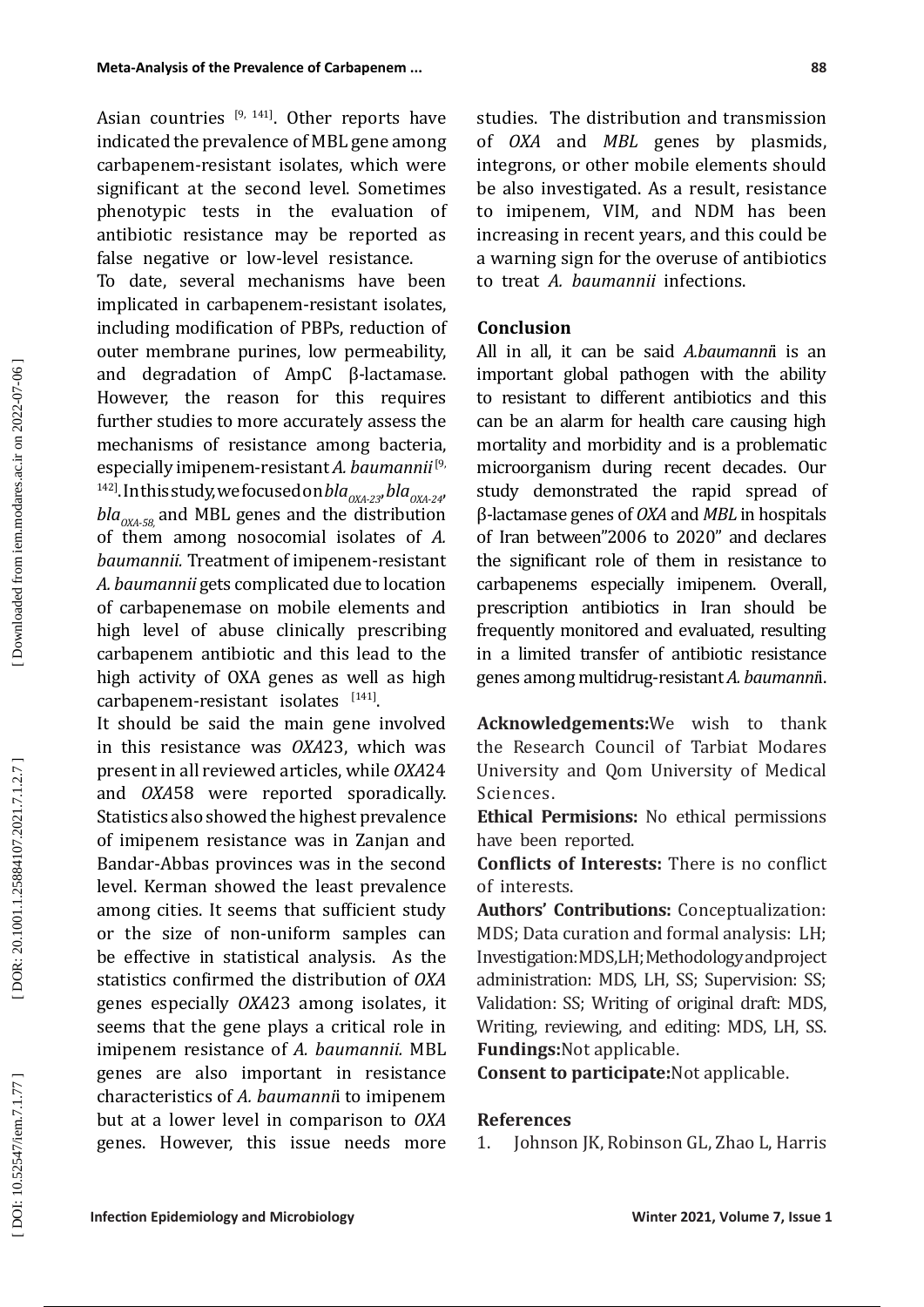AD, Stine OC, Thom KA. Comparison of molecular typing methods for the analyses of Acinetobacter baumannii from ICU patients. Diagn Microbiol Infect Dis. 2016;86(4):345-50.

- 2. Poirel L, Nordmann P. Carbapenem resistance in Acinetobacter baumannii: mechanisms and epidemiology. Clinical Microbiology and Infection. 2006;12(9):826-36.
- 3. Peleg AY, Seifert H, Paterson DL. Acinetobacter baumannii: emergence of a successful pathogen. Clin Microbiol Rev. 2008;21(3):538-82.
- 4. Migliavacca R, Espinal P, Principe L, Drago M, Fugazza G, Roca I, et al. Characterization of resistance mechanisms and genetic relatedness of carbapenem-resistant Acinetobacter baumannii isolated from blood,<br>Italy. Diagn Microbiol Infect Dis. Microbiol Infect 2013;75(2):180-6.
- 5. Farsiani H, Mosavat A, Soleimanpour S, Nasab MN, Salimizand H, Jamehdar SA, et al. Limited genetic diversity and extensive antimicrobial resistance in clinical isolates of Acinetobacter baumannii in north-east Iran. Journal of medical microbiology. 2015;64(7):767- 73.
- 6. Ranjbar R, Farahani A. Study of genetic formation, detection of Carbapenemase, MBL, ESBL, and tetracycline resistance genes in multidrug-resistant Acinetobacter baumannii isolated from burn wound infections in Iran. Antimicrobial<br>Resistance & Infection Control. Resistance & Infection Control. 2019;8(1):172.
- 7. Gitahi N, Gathura P, Gicheru M, Wandia B, Nordin A. Multidrug-resistant Campylobacter jejuni, Campylobacter coli and Campylobacter lari isolated from asymptomatic school-going children in Kibera slum, Kenya [version

2; peer review: 1 approved, 1 approved with reservations]. F1000Research. 2020;9(92).

- 8. Moulana Z, Babazadeh A, Eslamdost Z, Shokri M, Ebrahimpour S. Phenotypic and genotypic detection of metallo-betalactamases in Carbapenem resistant Acinetobacter baumannii. Caspian J Intern Med. 2020;11(2):171-6.
- 9. Shoja S, Moosavian M, Rostami S, Farahani A, Peymani A, Ahmadi K, et al. Dissemination of carbapenemresistant Acinetobacter baumannii in patients with burn injuries. Journal of the Chinese Medical Association. 2017;80(4):245-52.
- 10. Sadeghifard NK, Ranjbar R, Ghasemi A, Pakzad I, Zaeimi Yazdi J, Zaheri A, et al. A study of antimicrobial resistance of Acinetobacter baumanni and non-<br>Acinetobacter baumanni strains Acinetobacter baumanni strains isolated from three hospitals in Tehran Journal of Ilam Univarsity of medical
- science. 2006;14(3).<br>Ardebili A, Azimi L, 11. Ardebili A, Azimi L, Mohammadi-Barzelighi H, Owlia p, Beheshti M, Talebi M, et al. Determination of Resistance Pattern of Isolated Acinetobacter baumannii from Hospitalized Burned Patients in Motahari Hospital, Tehran. Journal of Advances in Medical and Biomedical Research. 2012;20(83):112-9.
- 12. Davoodi S, Boroumand M, Sepehriseresht S, Pourgholi L. Detection of VIM- and IMP-type Metallo-Beta-Lactamase Genes in Acinetobacter baumannii Isolates from Patients in Two Hospitals in Tehran. Iranian Journal of Biotechnology. 2015;13:63-7.
- 13. Dehghani M, Masjedian F, Mirnejad R, Imani Fooladi AA, Haghighat S. Antimicrobial Susceptibility Patterns and Distribution of bla(kpc) Genes among Acinetobacter baumannii Isolated from Patients at Tehran - Iran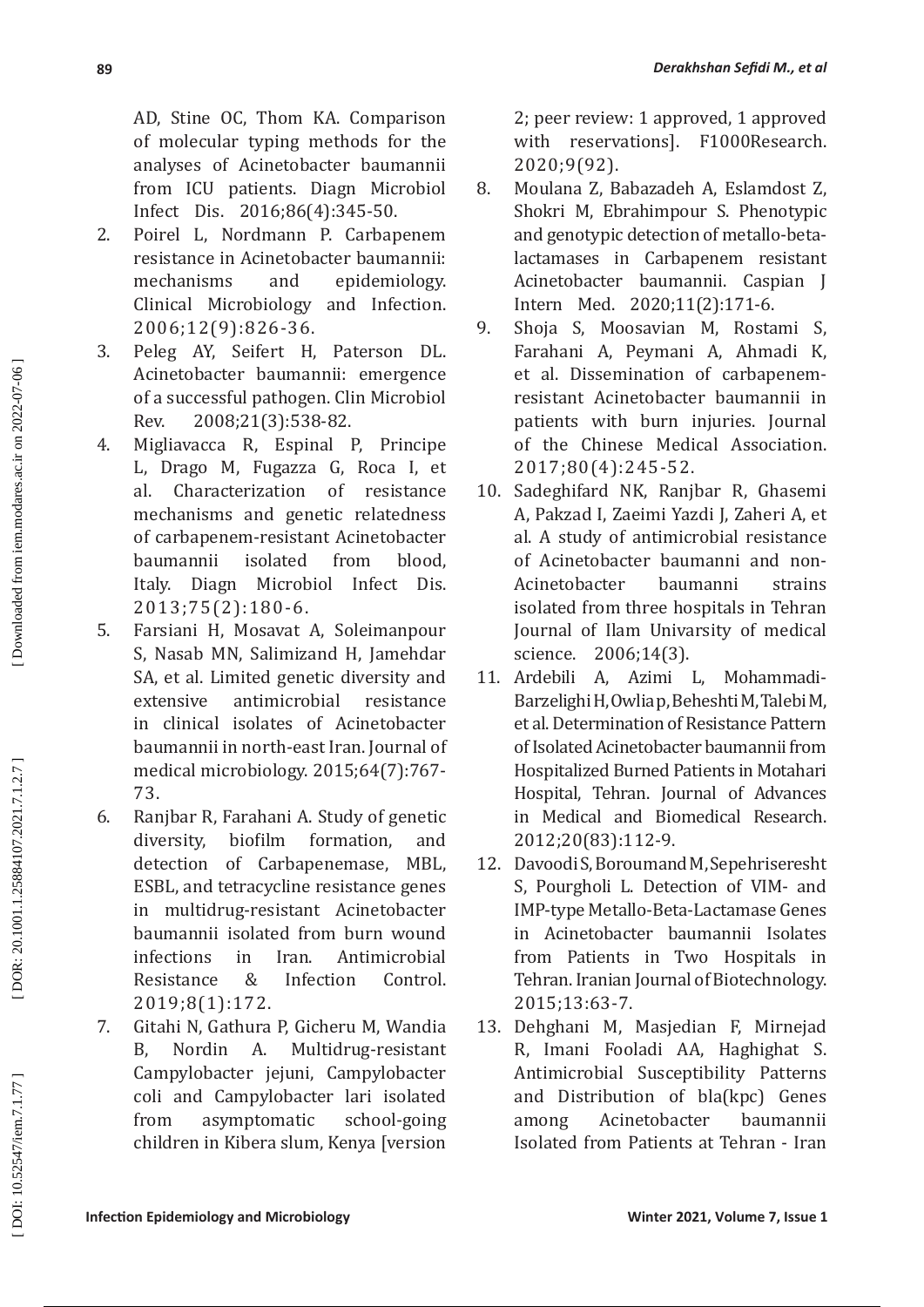Hospitals. Journal of Pure and Applied Microbiology. 2012;6:707-12.

- 14. Erfani Y. Detection of bla NDM -1, bla VIM, and bla IMP genes in multidrugresistant Acinetobacter baumannii and Pseudomonas aeruginosa from clinical isolates in Tehran hospitals. International Journal of Advanced Biotechnology and Research. 2017;8:500-6.
- 15. Akbari Dehbalaei M, Najar-Peerayeh S, Taherikalani M, Behmanesh M. Clinical Isolates of Acinetobacter baumannii From Tehran Hospitals: Pulsed-field Gel Electrophoresis Characterization, Clonal Lineages, Antibiotic Susceptibility, and Biofilm-forming Ability. Jundishapur J Microbiol. 2017;10(7):e13790.
- 16. Mirnejad R, Mostofi S, Masjedian F. Role of Class 2 Integron in Antibiotic Susceptibility Pattern of Acinetobacter<br>baumannii Strains Isolated from baumannii Strains Isolated from Hospitals in Tehran. Avicenna Journal of<br>Clinical Medicine. 2012;18(4):22-8. Clinical Medicine. 2012;18(4):22-8.
- 17. Karmostaji A, Najar Peerayeh S, Hatef Salmanian A. Distribution of OXA-Type Class D β-Lactamase Genes Among Nosocomial Multi Drug Resistant Acinetobacter baumannii Isolated in Tehran Hospitals. Jundishapur J Microbiol. 2013;6(5):e8219.
- 18. Pajand O, Rezaee MA, Nahaei MR, Mahdian R, Aghazadeh M, Soroush MH, et al. Study of the carbapenem resistance mechanisms in clinical isolates of Acinetobacter baumannii: Comparison of burn and non-burn strains. Burns. 2013;39(7):1414-9.
- 19. Azimi L, Talebi M, Pourshafie M, Owlia P. Characterization of Carbapenemases in Extensively Drug Resistance Acinetobacter baumannii in a Burn Care Center in Iran. International journal of molecular and cellular medicine. 2015;4:46-53.
- 20. AlaviI MM, miri MM, Majid, Kouchek

M, Goharani R, Sistanizad M, SafariI S, et al. Incident of imipenem-resistant Acinetobacter baumannii in general intensive care unit (ICU). 2014.

- 21. Saderi H, Owlia P. Pattern of resistance to different antibiotic groups among clinical isolates of Acinetobacter baumannii in two hospitals in Tehran. Daneshvar medicine. 2015;22(118).
- 22. Sharif M, Mirnejad R, Amirmozafari N. Molecular identification of TEM and SHV extended spectrum β-lactamase in clinical isolates of Acinetobacter baumannii from Tehran hospitals. J Gen Microb Immun. 2014;2:1-9.
- 23. Fallah F, Noori M, Hashemi A, Goudarzi H, Karimi A, Erfanimanesh S, et al. Prevalence of blaNDM, blaPER, blaVEB, blaIMP, and blaVIM genes among Acinetobacter baumannii isolated from two hospitals of Tehran, Iran. Scientifica. 2014;2014:245162.
- 24. Bahador A, Raoofian R, Pourakbari B, Taheri M, Hashemizadeh Z, Hashemi FB. Genotypic and Antimicrobial Susceptibility of Carbapenem-resistant Acinetobacter baumannii: Analysis of is Aba Elements and  $bla_{OXA-23}$ -like Genes Including a New Variant. Frontiers in Microbiology. 2015;6.
- 25. Haeili M, Ghodousi A, Nomanpour B, Omrani M, Feizabadi MM. Drug resistance patterns of bacteria isolated from patients with nosocomial pneumonia at Tehran hospitals during 2009-2011. The Journal of Infection in Developing Countries. 2013;7(04):312-7.
- 26. Goudarzi H, Douraghi M, Ghalavand Z, Goudarzi M. Assessment of antibiotic resistance pattern in Acinetobacter bumannii carrying bla oxA type genes isolated from hospitalized patients. Novelty in Biomedicine. 2013;1(2):54- 61.
- 27. Goudarzi H, Azad M, Seyedjavadi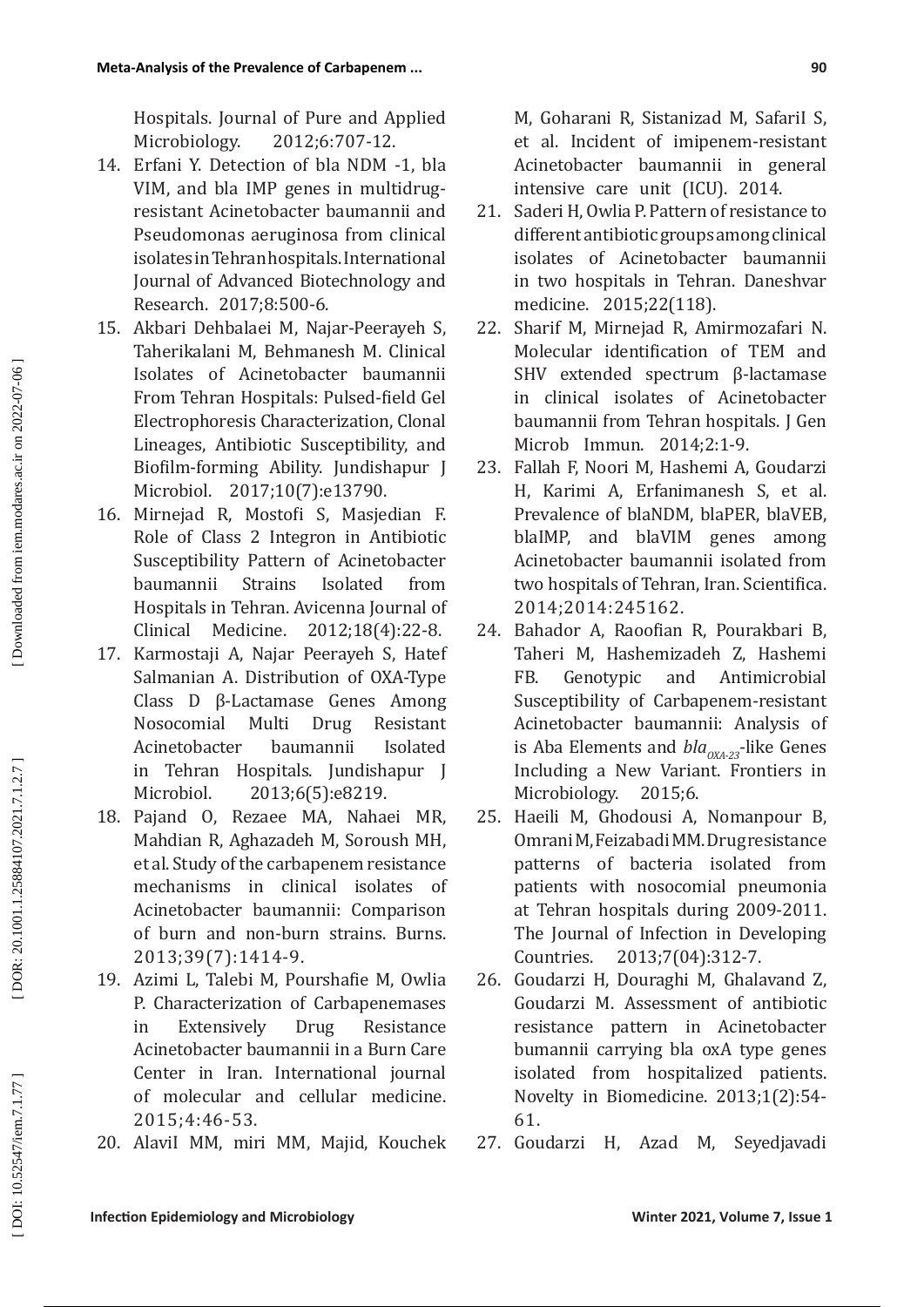SS, Azimi H, Salimi Chirani A, Fallah Omrani V, et al. Characterization of integrons and associated gene cassettes in Acinetobacter baumannii strains isolated from intensive care unit in Tehran, Iran. Journal of Acute Disease. 2016;5(5):386-92.

- 28. Maspi H, Mahmoodzadeh Hosseini H, Amin M, Imani Fooladi AA. High prevalence of extensively drug-resistant and metallo beta-lactamase-producing clinical Acinetobacter baumannii in Iran. Microbial Pathogenesis. 2016;98:155-9.
- 29. Ostad Asadolah-Malayeri H, Hakemi-Vala M, Davari K. Role of Aders and OXA23 among Imipenem Resistant Acinetobacter baumannii Isolates from Two Hospitals of Tehran, Iran. Iranian Journal of Pathology. 2016;11(4):345-53.
- 30. Azad Khaledi DE, Saeid Amel Jamehdar, Seyed-Alireza Esmaeili, Alireza Neshani and Abbas Bahador. Expression of MFS efflux pumps among multidrug resistant Acinetobacter baumannii clinical isolates. Scholars Research Library. 2016.
- 31. Zanganeh Z, Eftekhar F. Correlation of Oxacillinase Gene Carriage With the Genetic Fingerprints of Imipenem-<br>Resistant Clinical Isolates of Resistant Clinical Isolates of Acinetobacter baumannii. Jundishapur J Microbiol. 2015;8(9):e26545.
- 32. Azimi L, Lari A, Talebi M, Namvar AE, Jabbari M. Comparison between phenotypic and PCR for detection of OXA-23 type and metallo-beta-lactamases producer Acinetobacter spp. GMS Hygiene and Infection Control. 2013;8.
- 33. Khalilzadegan S, Sade M, Godarzi H, Eslami G, Hallajzade M, Fallah F, et al. Beta-Lactamase Encoded Genes blaTEM and blaCTX Among Acinetobacter baumannii Species Isolated From Medical Devices of Intensive Care Units in Tehran Hospitals. Jundishapur Journal of Microbiology. 2016;Inpress.
- 34. Azimi L, Rastegar Lari A, Alaghehbandan R, Alinejad F, Mohammadpoor M, Rahbar M. KPC-Producer Gram Negative Bacteria Among Burned Infants In Motahari Hospital, Tehran: First Report From Iran. Annals of burns and fire disasters. 2012;25.
- 35. Azimi L, Talebi M, Khodaei F, Najafi M, Rastegar Lari A. Comparison of multiple-locus variable-number tandem-repeat analysis with pulsedfield gel electrophoresis typing<br>of carbapenemases producing carbapenemases Acinetobacter baumannii isolated from burn patients. Burns. 2016;42.
- 36. Parviz Owlia LA, Abdolaziz Rastegar Lar. ESBL- and MBL-mediated resistance in Acinetobacter baumannii: a global threat to burn patients. Le Infezioni in Medicina.
- 37. Asadollahi P, Akbari M, Soroush S, Asadollahi K, Sayehmiri K, Makeki A, et al. Antimicrobial resistance patterns and their encoding genes among<br>Acinetobacter baumannii strains Acinetobacter baumannii strains isolated from burned patients. Burns : journal of the International Society for Burn Injuries. 2012;38.
- 38. Zohreh Aminzadeh aTY. Drug-resistant post-neurosurgical nosocomial Acinetobacter baumannii meningitis in two Iranian hospitals. African Journal of<br>Biotechnology. 2012:11(17). Biotechnology.
- 39. Vafaei S, Mirnejad R, Amirmozafari Determining the Patterns of Antimicrobial Susceptibility and the Distribution of blaCTX-M Genes in Strains of Acinetobacter Baumannii Isolated from Clinical Samples. Journal of Isfahan Medical School. 2013;31(252).
- 40. M T-T, M L, SA J-M, M A, A RL, M FA, et al. Risk factors and antimicrobial susceptibility in ventilator associated pneumonia: a brief report. Tehran University Medical Journal. 2012;70(9):577-82.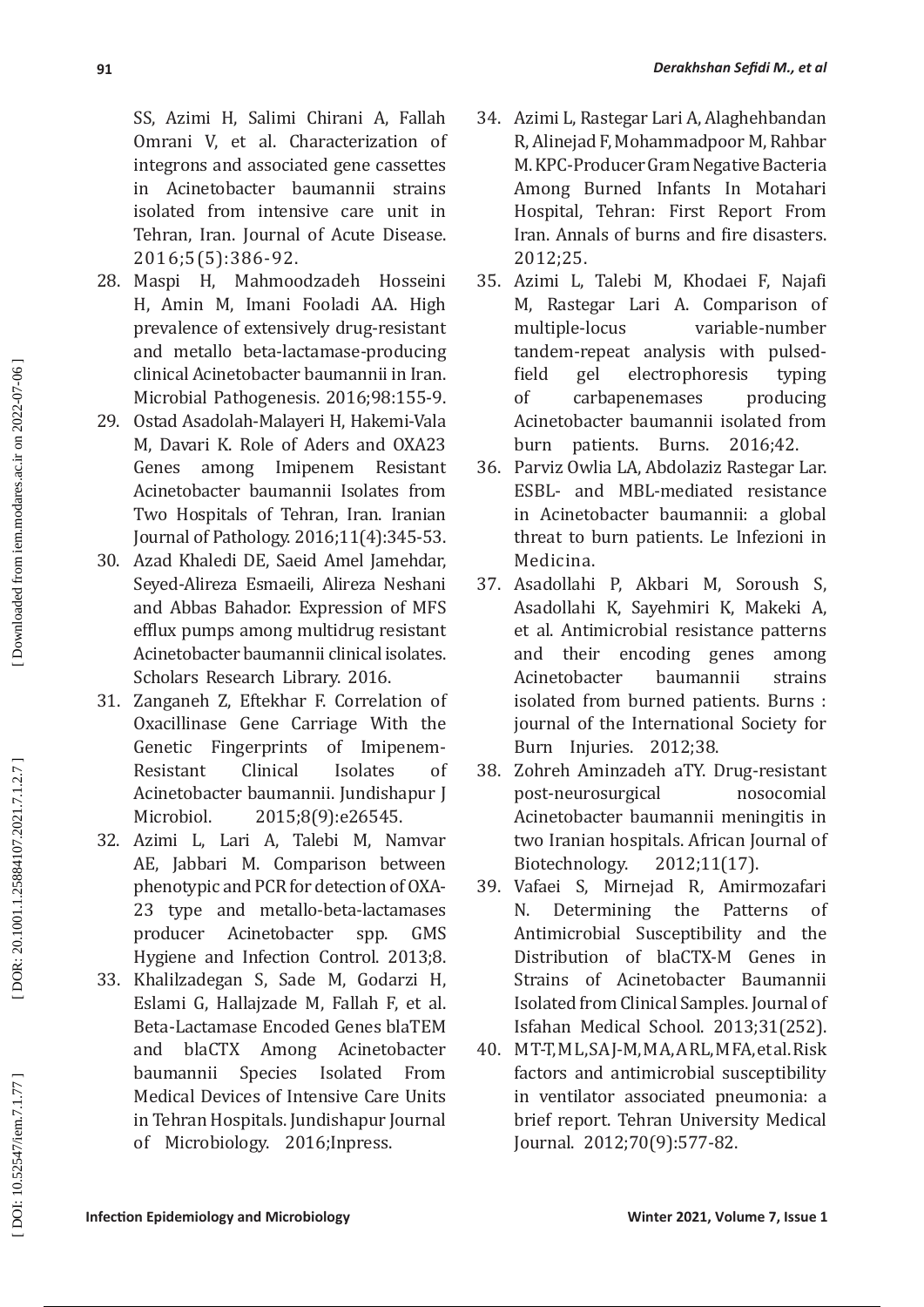- 41. Mirnejad R, Mostofi S, Masjedian F. Antibiotic resistance and carriage class 1 and 2 integrons in clinical isolates of Acinetobacter baumannii from Tehran, Iran. Asian Pacific Journal of Tropical Biomedicine. 2013;3(2):140-5.
- 42. Asadollahi K, Alizadeh E, Akbari M, Niakan M, Makeki A, Asadollahi P, et al. The role of bla(OXA-like carbapenemase) and their insertion sequences (ISS) in the induction<br>of resistance against carbapenem of resistance against carbapenem antibiotics among Acinetobacter baumannii isolates in Tehran hospitals. Roumanian archives of microbiology and immunology. 2010;70:153-8.<br>Shahcheraghi F. Abbasalipour
- 43. Shahcheraghi F, Abbasalipour M, Feizabadi M, Ebrahimipour G, Akbari N. Isolation and Genetic Characterization<br>of Metallo-B-Lactamase and Metallo-β-Lactamase and Carbapenamase Producing Strains of Acinetobacter Baumannii from Patients at Tehran Hospitals. Iranian journal of microbiology. 2011;3:68-74.
- 44. Mohammadi M. Distribution of Class D Carbapenemase and Extended-Spectrum b-Lactamase Genes among Acinetobacter Baumannii Isolated from Burn Wound and Ventilator Associated Pneumonia Infections. JOURNAL OF CLINICAL AND DIAGNOSTIC RESEARCH. 2017;11.
- 45. Mohammadi F, Goudarzi H, Hashemi A, Yosefi N, Khoshnood S, Sabzehali F. Detection of ISAba1 in Acinetobacter baumannii Strains Carrying OXA Genes Isolated From Iranian Burns Patients. Archives of Pediatric Infectious Diseases. 2016;inpress.
- 46. Babapour E, Haddadi A, Mirnejad R, Angaji S, Amirmozafari N. Study of drug resistance and ompA gene existence in clinical Acinetobacter baumannii isolates. Iranian journal of medical microbiology. 2017;11:30-8.
- 47. Tarashi S, Goudarzi H, Erfanimanesh S, Pormohammad A, Hashemi A.

Phenotypic and Molecular Detection of Metallo-Beta-Lactamase Genes Among Pseudomonas aeruginosa and Acinetobacter baumannii Strains Isolated From Patients with Burn Injuries. Archives of Clinical Infectious Diseases. 2016;inpress.

- 48. Jazani N, et al. Antibacterial effects of Artemisia dracunculus essential oil on multidrug resistant isolates of Acinetobacter baumannii. J Bacteriol. 2011;1:6.
- 49. Asadollahi K, Makeki A, Alizadeh E, Valadbaigi H, Soroush S, Maleki H, et al. Diversity of aminoglycoside modifying enzyme genes among multidrug Acinetobacter genotypes isolated from nosocomial infections in Tehran hospitals and their association with class 1 integrons. Acta microbiologica et immunologica<br>Hungarica. 2011;58:359-70. Hungarica. 2011;58:359-70.
- 50. Vahdani P, Yaghoubi T, Aminzadeh Z. Hospital Acquired Antibiotic-Resistant Acinetobacter Baumannii in a 400-Bed Hospital in Tehran, Iran. International journal of preventive<br>medicine. 2011:2:127-30. medicine. 2011;2:127-30.
- 51. Mohammadtaheri Z, Pourpaki M, Mohammadi F, Namdar R, Masjedi MR. Surveillance of Antimicrobial Susceptibility among Bacterial Isolates from Intensive Care Unit Patients of a Tertiary-Care University Hospital in Iran: 2006–2009. Chemotherapy. 2010;56(6):478-84.
- 52. Akbari M, Mahdi A, Niakan M, Mohammad N, Taherikalani M, Mehdi F, et al. Rapid identification of Iranian Acinetobacter Baumannii strains by single PCR assay using BLA oxa-51 -like carbapenemase and evaluation of the antimicrobial resistance profiles of the isolates. Acta microbiologica et immunologica Hungarica. 2010;57:87-94.
- 53. Moradi Tabriz H, Abd Elahi AR, Mehdipour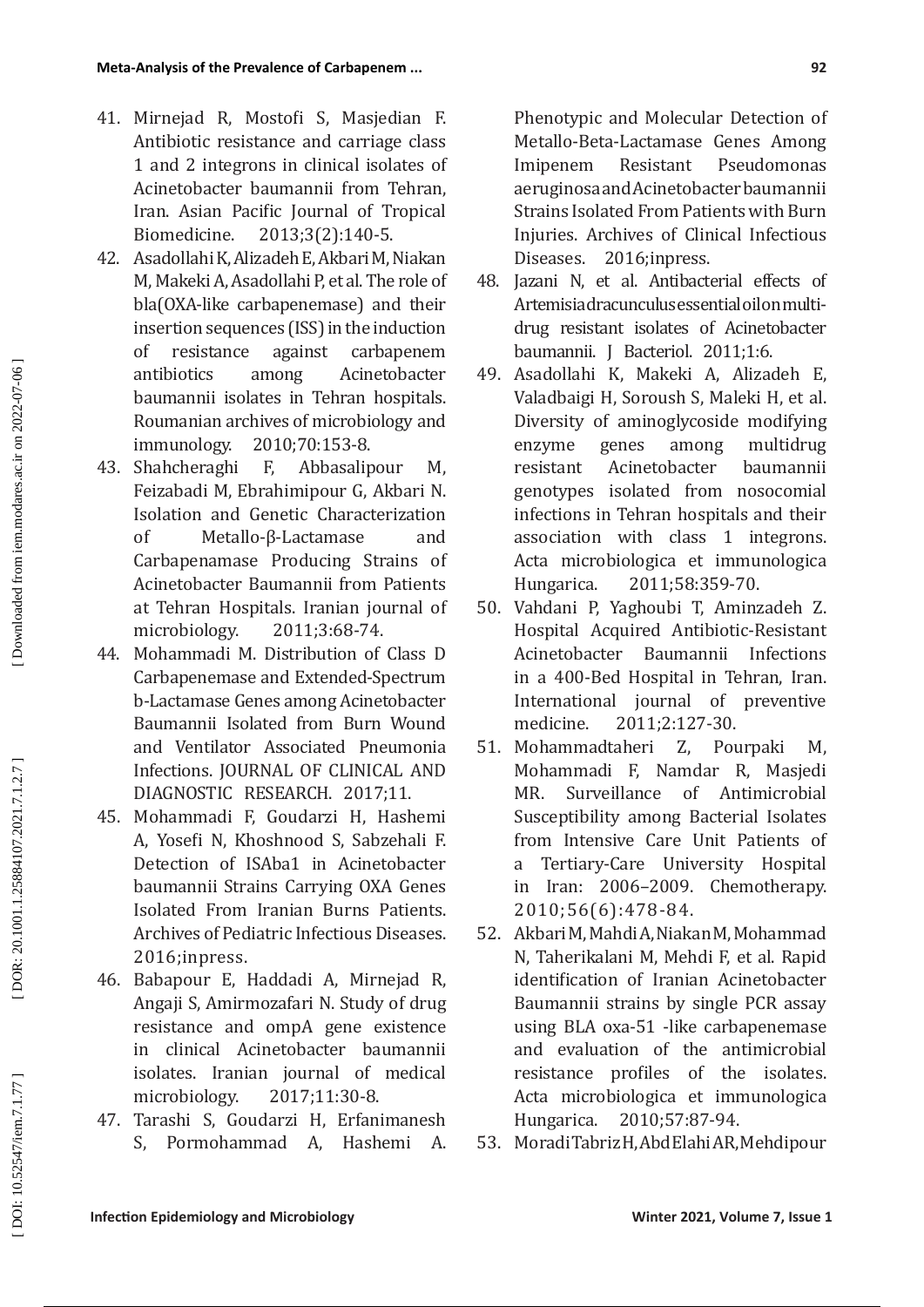B, Mahfouzi S. A.baumannii, infection rate and antimicrobial susceptibility in an Iranian tertiary care hospital Iranian Gournal of pathology $(I|P)$ . 2010;5 $(4)$ :-.

- 54. Rahbar M, Mehrgan H, Aliakbari N. Prevalence of antibiotic-resistant Acinetobacter baumannii in a 1000 bed tertiary care hospital in Tehran, Iran. Indian journal of pathology & microbiology. 2010;53:290-3.
- 55. Rahbar M, Mehragan H, Haji Ali Akbari N. Prevalence of Drug Resistance<br>in Nonfermenter Gram-Negative in Nonfermenter Gram-Negative Bacilli. Iranian Journal of Pathology. 2010;5(2):90-6.
- 56. Mirsamadi ES, Goudarzi H, Ghalavand Z, Vala MH, Mirjalali H, Hashemi A, et al. Molecular Detection of Metallo-Beta-Lactamase genes in Clinical Isolates of Acinetobacter baumannii. Journal of Pure and Applied Microbiology. 2015;9:145-51.
- 57. Soroush S, Haghi-Ashtiani M, Emaneini M, Aligholi M, Sadeghifard N, Pakzad I, et al. Antimicrobial Resistance of Nosocomial Strain of Acinetobacter baumannii in Children's Medical Center of Tehran: A 6-Year Prospective Study. Acta medica Iranica. 2009;48:178-84.
- 58. Aliramezani A, Douraghi M, Hajihasani A, Mohammadzadeh M, Rahbar M. Clonal<br>relatedness and biofilm formation and biofilm of OXA-23-producing carbapenem resistant Acinetobacter baumannii isolates from hospital environment. Microbial Pathogenesis. 2016;99:204-8.
- 59. Taherikalani M, Fatolahzadeh B, Bahram F, Emaneini M, Soroush S, Setareh S, et al. Distribution of different carbapenem resistant clones of Acinetobacter baumannii in Tehran Hospitals. The new microbiologica. 2009;32:265-71.
- 60. Owrang M, Fallah F, Irani S, Rahbar M, Eslami G. Identification and Isolation of Insertion Sequences, ISAba1 and

ISAba2, in Carbapenem Resistant Clinical Isolates of Acinetobacter baumannii from Hospitals in Tehran, Iran. Jundishapur Journal of<br>Microbiology. 2017; In Press. Microbiology.

- 61. Peerayeh S, Karmostaji A. Molecular Identification of Resistance Determinants, Integrons and Genetic Relatedness of Extensively Drug Resistant Acinetobacter baumannii Isolated From Hospitals in Tehran, Iran. Jundishapur Journal of Microbiology. 2015;8.
- 62. Noori M, Karimi A, Fallah F, Hashemi A, Alimehr S, Goudarzi H, et al. High Prevalence of Metallo-beta-lactamase Producing Acinetobacter baumannii Isolated From Two Hospitals of Tehran, Iran. Archives of Pediatric Infectious Diseases. 2014;2.
- 63. Mandana Z, Mohamad Mehdi F, Sirous J, Alireza A, Azar S. High prevalence of OXA-type carbapenemases among Acinetobacter baumannii strains in a teaching hospital of Tehran. Acta Microbiologica et Immunologica Hungarica AMicr. 2017;64(4):385-94.
- 64. Navidinia M, Goudarzi M, Molaei Ramshe S, Farajollahi Z, Asl P, Zaka Khosravi S, et al. Molecular characterization of resistance genes in MDR-ESKAPE pathogens. Journal of Pure and Applied<br>Microbiology. 2017;11:779-92.
- 2017;11:779-92.<br>F. Abbasalipour 65. Shahcheraghi F, Abbasalipour M, Feizabadi M, Ebrahimipour G, Akbari N. Isolation and genetic characterization of metallo-β-lactamase and carbapenamase producing strains of Acinetobacter baumannii from patients at Tehran hospitals. Iranian journal of<br>microbiology. 2011;3(2):68-74. microbiology. 2011;3(2):68-74.
- 66. Mirshekar M, Shahcheraghi F, Azizi O, Badmasti F. Diversity of Class 1 Integrons, and Disruption of carO and dacD by Insertion Sequences Among Acinetobacter baumannii Isolates in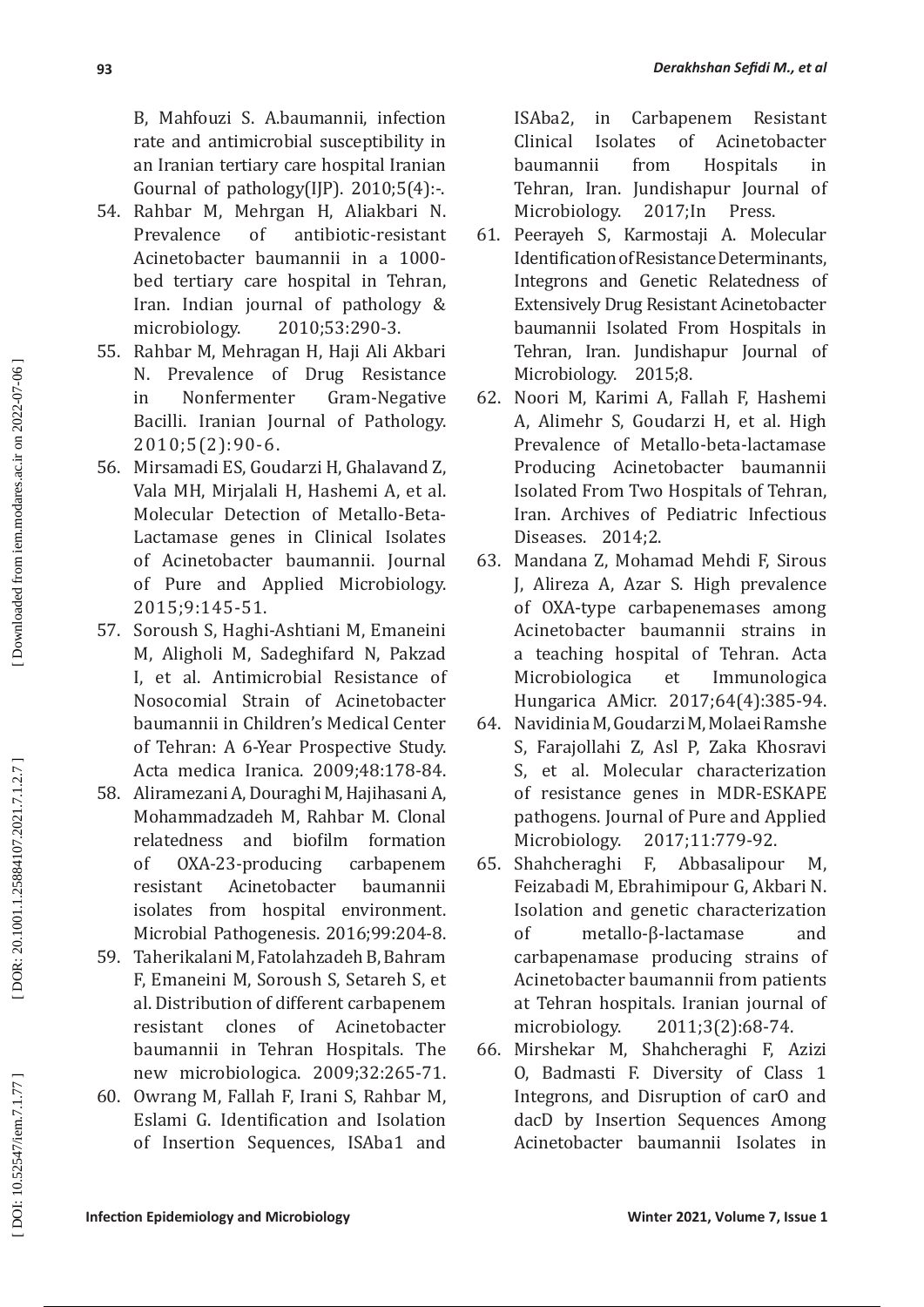Tehran, Iran. Microbial Drug Resistance. 2017;24.

- 67. Tavakol M, Momtaz H. Detection of the most prevalent antibiotic resistance<br>genes in Acinetobacter baumannii genes in Acinetobacter baumannii strains isolated from hospitals infections and determination of their antibiotic resistance pattern. Biological journal of Microorganism. 2015;4(14).
- 68. Momtaz H, Khamesipour F, Tavakol M, Awosile B. Determination of Antimicrobial Resistance and Resistant Genes in Acinetobacter Baumannii from Human Clinical Samples. West Indian Medical Journal. 2015;66.
- 69. Boroumand M, Akhyani H, Sheikhvatan M, Yazdi S, Saboorian R, Hashemi S, et al. Evaluation of Antimicrobial Resistance of Acinetobacter baumannii to Imipenem, Ciporofloxacin and Ceftazidime using E Test. Iranian J Publ<br>Health. 2012;38:130-3. Health. 2012;38:130-3.
- 70. Aghamiri S, Amirmozafari N, Fallah J, Fouladtan B, Abdar M. Antibiotic Resistance Patterns and a Survey of Metallo-β-Lactamase Genes Including bla-IMP and bla-VIM Types in Acinetobacter baumannii Isolated from Hospital Patients in Tehran.<br>Chemotherapy. 2016;61:275-80. Chemotherapy. 2016;61:275-80.
- 71. Beigverdi R, Sattari-Maraji A, Emaneini M, Jabalameli F. Status of carbapenemresistant Acinetobacter baumannii harboring carbapenemase: First systematic review and meta-analysis from Iran. Infection, genetics and evolution : journal of molecular epidemiology and evolutionary genetics in infectious diseases. 2019;73:433-43.
- 72. Jazani NH, Zartoshti M, Babazadeh H, Ali-daiee N, Zarrin S, Hosseini S. Antibacterial Effects of Iranian Fennel Essential Oil on Isolates of Acinetobacter baumannii. Pakistan journal of biological sciences: PJBS.

2009;12:738-41.

- 73. Pournajaf A, Rajabnia R, Razavi S, Solgi S, Ardebili A, Yaghoubi S, et al. Molecular characterization of carbapenemresistant Acinetobacter isolated from pediatric burns patients in an Iranian hospital. Tropical Journal of Pharmaceutical Research. 2018;17:135.
- 74. Feizabadi M, Fathollahzadeh B, Rasoolinejad M, Sadeghifard N, Aligholi M, Soroush S, et al. Antimicrobial susceptibility patterns and distribution of BlaAXA genes among Acinetobacter spp. isolated from patients at Tehran hospitals. Japanese journal of infectious diseases. 2008;61:274-8.
- 75. Farshadzadeh Z, Hashemi F, Rahimi S, Pourakbari B, Esmaeili D, Haghighy Ma, et al. Wide Distribution of Carbapenem Resistant Acinetobacter baumannii in Burns Patients in Iran. Frontiers in Microbiology. 2015;6.
- 76. Gholami M, Hashemi A, Hakemi-Vala M, Goudarzi H, Hallajzadeh M. Efflux Pump Inhibitor Phenylalanine-Arginine Β-Naphthylamide Effect on the Minimum Inhibitory Concentration of Imipenem in Acinetobacter baumannii Strains Isolated From Hospitalized Patients in Shahid Motahari Burn Hospital, Tehran, Iran. Jundishapur journal of microbiology. 2015;8(10):e19048-e.
- 77. Rahbar M, Kabeh-Monnavar M, Vatan K, Fadaei-Haqi A, Shakerian F. Carbapenem resistance in gram-negative bacilli isolates in an Iranian 1000-bed tertiary hospital. Pak J Med Sci. 2007;24.
- 78. Mahdian S, Sadeghifard N, Pakzad I, Ghanbari F, Soroush S, Azimi L, et al. Acinetobacter baumannii clonal lineages I and II harboring different carbapenem-hydrolyzing-β-lactamase genes are widespread among hospitalized burn patients in Tehran. Journal of Infection and Public Health.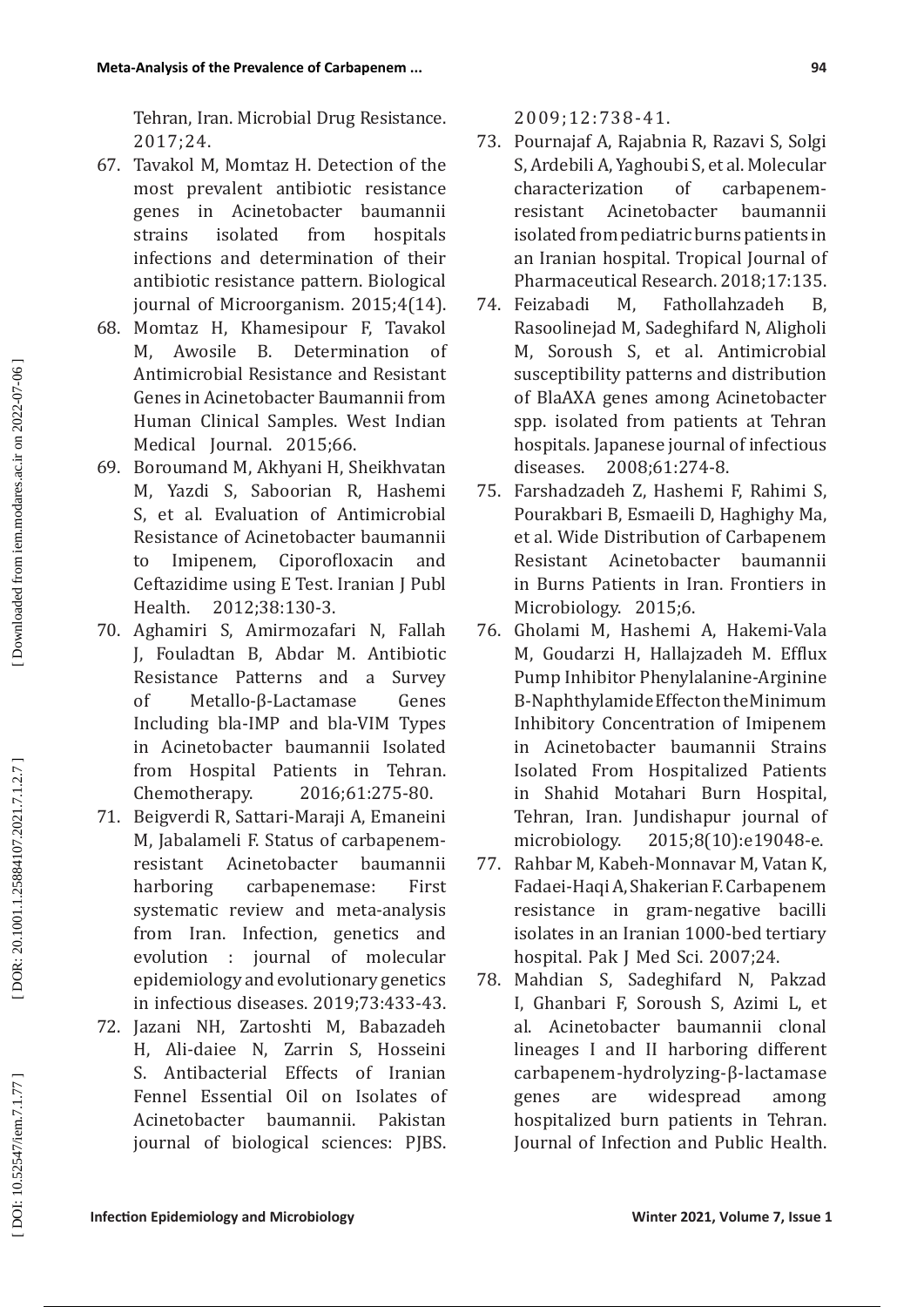# 2015;8(6):533-42.

- 79. Tafreshi N, Bababeekhou L, Ghane M. Antibiotic resistance pattern of Acinetobacter baumannii from burns patients: increase in prevalence of bla OXA-24-like and bla OXA-58-like genes. Iranian Journal of Microbiology. 2020;11:502-9.
- 80. Savari M, Ekrami A, Shoja S, Bahador A. Plasmid borne Carbapenem-Hydrolyzing Class D β-Lactamases (CHDLs) and AdeABC efflux pump<br>conferring carbapenem-tigecycline carbapenem-tigecycline resistance among Acinetobacter baumannii isolates harboring TnAbaRs. Microbial Pathogenesis. 2017;104.
- 81. Nasrolahei M, Zahedi B, Bahador A, Saghi H, Kholdi S, Jalalvand N, et al. Distribution of bla OXA-23, IS Aba , Aminoglycosides resistant genes among burned & ICU patients in Tehran and Sari, Iran. Annals of clinical microbiology and antimicrobials. 2014;13:38.
- 82. Hojabri Z, Pajand O, Bonura C, Aleo A, Giammanco A, Mammina C. Molecular epidemiology of Acinetobacter baumannii in Iran: Endemic and epidemic spread of multiresistant isolates. The Journal of antimicrobial<br>chemotherapy. 2014;69. chemotherapy.
- 83. Rahmani M, Amirmozafari N, Oshagi M. An Investigation of the Presence of Oxacillinase genes (*bla<sub>OXA-51</sub>*, *bla*<sub>OXA-23</sub>, *bla*<sub>OXA-58</sub>, *bla*<sub>OXA-24</sub>) in Acinetobacter baumannii Strains Isolated from Patients in Tehran Imam Khomeini Hospital and Shiraz Namazi Hospital, Iran. Qom Univ Med Sci J. 2015;9(10):55-63.
- 84. Peymani A, Higgins P, Nahaei M, Farajnia S, Seifert H. Characterisation and clonal dissemination of OXA-23-producing Acinetobacter baumannii in Tabriz, Northwest Iran. International journal of antimicrobial agents. 2012;39:526-8.
- 85. Peymani A, Nahaei M, Farajnia S, Hasani

A, Mirsalehian A, Sohrabi N, et al. High prevalence of metallo-β-lactamaseproducing Acinetobacter baumannii in a teaching hospital in Tabriz, Iran. Japanese journal of infectious diseases. 2011;64:69-71.

- 86. Sohrabi N, Farajnia S, Akhi M, Nahaei M, Naghili B, Peymani A, et al. Prevalence<br>of OXA-Type B-Lactamases Among of OXA-Type β-Lactamases Among Acinetobacter baumannii Isolates from Northwest of Iran. Microbial drug resistance (Larchmont, NY). 2012;18:385-9.
- 87. Ranjbar R, Farahani A. Study of genetic diversity, biofilm formation, and detection of Carbapenemase, MBL, ESBL, and tetracycline resistance genes in multidrug-resistant Acinetobacter baumannii isolated from burn wound infections in Iran. Antimicrobial Resistance & Infection Control. 2019;8.
- 88. Ezadi F, Jamali A, Heidari A, Javid N, Ardebili A. Heteroresistance to colistin in oxacillinase-producing carbapenemresistant Acinetobacter baumannii clinical isolates from Gorgan, Northern Iran. Journal of Global Antimicrobial Resistance. 2019;21.
- 89. Shirmohammadlou N, Zeighami H, Haghi F, Kashefieh M. Resistance pattern and distribution of carbapenemase and antiseptic resistance genes among multidrug-resistant Acinetobacter baumannii isolated from intensive care unit patients. Journal of Medical Microbiology. 2018:67.
- 90. Janbakhsh A, Khazaei S, Soroush A, Mirzaei S, Tarlan M, Tarlan S, et al. Antibiotic Resistance in Acintobacter Strains Isolated from Patients, Staff and Equipment of ICU Wards of the Hospital in Kermanshah, Iran. Journal of Kermanshah University of Medical Sciences. 2020;In Press.
- 91. Farsiani H, Mosavat A, Soleimanpour S,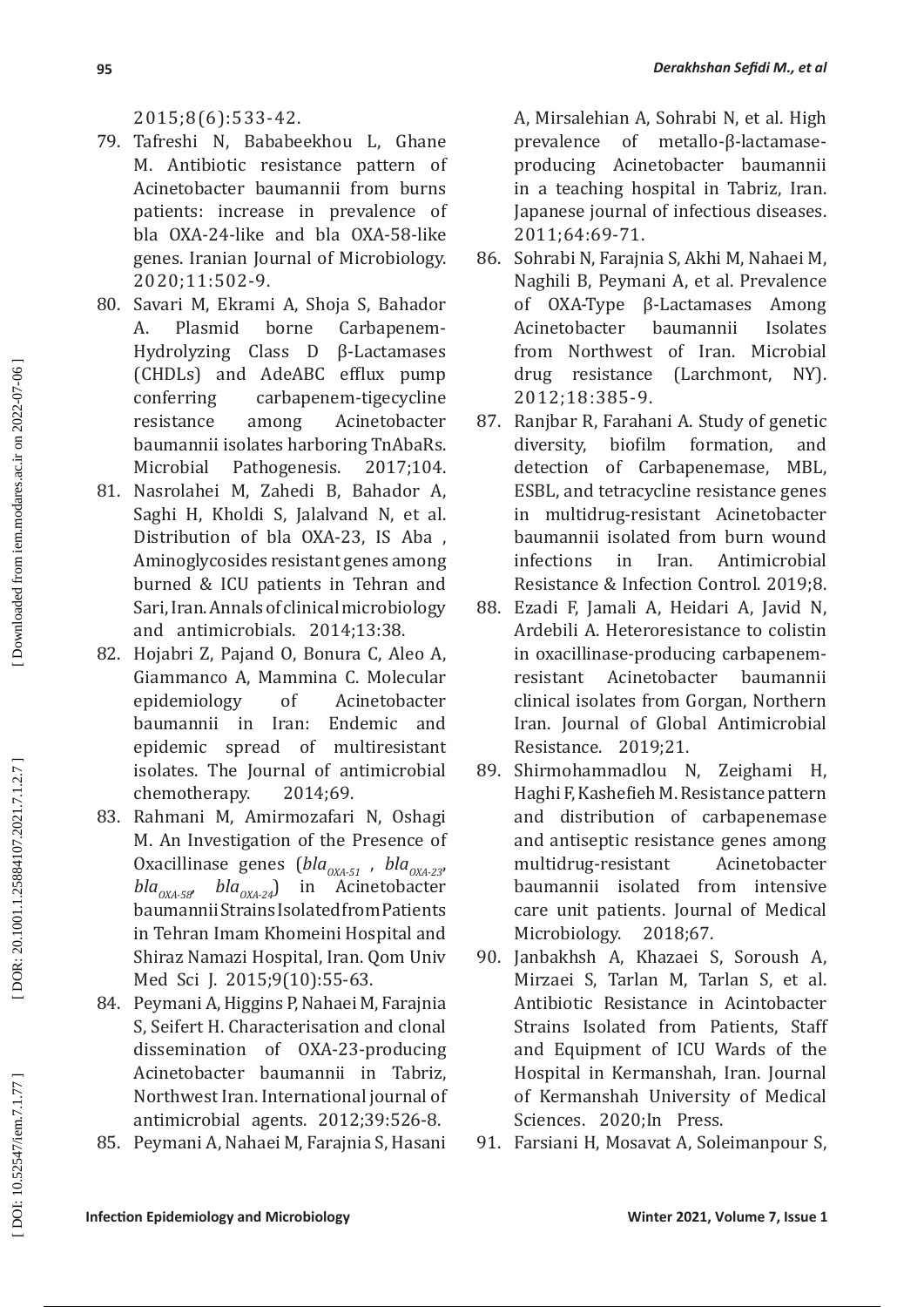Nasab M, Salimizand H, Amel Jamehdar S, et al. Limited genetic diversity and extensive antimicrobial resistance in clinical isolates of Acinetobacter baumannii in northeast-Iran. Journal of medical microbiology. 2015;64.

- 92. Salimizand H, Menbari S, Ramazanzadeh R, Khonsha M, Vahedi M. DNA fingerprinting and antimicrobial susceptibility pattern of clinical and environmental Acinetobacter baumannii isolates: a multicentre study. Journal of<br>Chemotherapy. 2016;28:277-83. Chemotherapy. 2016;28:277-83.
- 93. Sarhaddi N, Soleimanpour S, Farsiani H, Mosavat A, Dolatabadi S, Salimizand H, et al. Elevated prevalence of multidrugresistant Acinetobacter baumannii with extensive genetic diversity in the largest burn centre of northeast Iran. Journal of Global Antimicrobial Resistance. 2016;8.
- 94. Alaee N, Bahador A, Harzandi N. Molecular<br>enidemiology and antimicrobial epidemiology and resistance of Acinetobacter baumannii isolated from Namazi hospital, in Shiraz by modified AFLP analysis. Journal of Microbial world. 2013;6(2 (15)).
- 95. Alaei N, Aziemzadeh M, Bahador A. Antimicrobial resistance and genetic elements involved in carbapenem resistance in Acinetobacter baumannii isolates from a referral hospital in Southern Iran. Journal of Global Antimicrobial Resistance. 2016;5.
- 96. Japoni S, Farshad S, abdi-ali A, Japoni A. Antibacterial Susceptibility Patterns and Cross-Resistance of Acinetobacter, Isolated from Hospitalized Patients, Southern Iran. Iranian Red Crescent medical journal. 2011;13:832-6.
- 97. Pourabbas B, Firouzi R, Pouladfar G. Characterization of carbapenemresistant Acinetobacter calcoaceticusbaumannii complex isolates from nosocomial bloodstream infections in southern Iran. Journal of Medical

Microbiology. 2016;65.

- 98. Moghadam M, Motamedifar M, Sarvari J, Sedigh H, Mousavi S, Moghadam F. Emergence of Multidrug Resistance and Metallo-beta-lactamase Producing Acinetobacter baumannii Isolated from Patients in Shiraz, Iran. Annals of Medical and Health Sciences Research. 2016;6:162.
- 99. Jafari S, Najafipour S, Kargar M, Abdollahi A, Mardaneh J, Fasihy Ramandy M, et al. Phenotypical Evaluation of Multi-Drug Resistant Acinetobacter Baumannii. Journal of Fasa University of Medical Sciences. 2013;2(4):254-8.
- 100.Kooti S, Motamedifar M, Sarvari J. Antibiotic resistance profile and distribution of Oxacilinase among<br>clinical isolates of Acinetobacter clinical isolates of Acinetobacter baumannii in Shiraz teaching hospitals, 2012 - 2013. Jundishapur Journal of Microbiology(JJM). 2015;8(8).
- 101. Sarikhani Z, Nazari R, Nateghi Rostami M. First report of OXA-143-lactamase producing Acinetobacter baumannii in Qom, Iran. Iranian Journal of Basic Medical Sciences. 2017;20:1282-6.
- 102. Shoja S, Moosavian M, Peymani A, Tabatabaiefar ma, Rostami S, Ebrahimi N. Genotyping of carbapenem resistant Acinetobacter baumannii isolated from tracheal tube discharge of hospitalized patients in intensive care units, Ahvaz, Iran. Iranian Journal of Microbiology. 2013;5:315-22.
- 103. Shoja S, Moosavian M, Rostami S, Abbasi F, Tabatabaiefar ma, Peymani A. Characterization of Oxacillinase and Metallo-β-Lactamas Genes and Molecular Typing of Clinical Isolates of Acinetobacter baumannii in Ahvaz, South-West of Iran. Jundishapur Journal of Microbiology. 2016;inpress.
- 104.Moosavian M, Sirous M, Shams N. Phenotypic and Genotypic Detection of Extended Spectrum B-lactamase and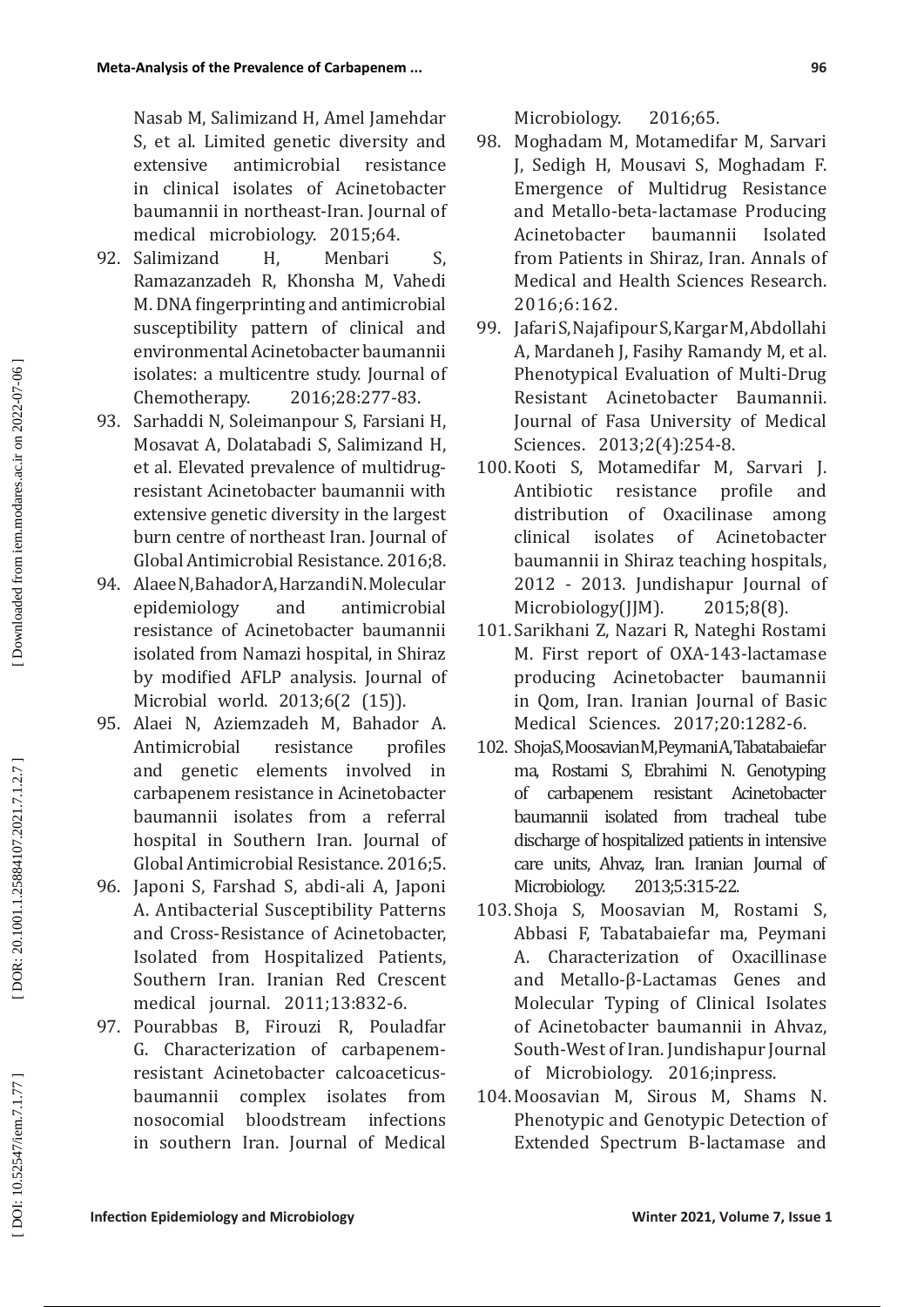Carbapenemases Production Including bla TEM, bla PER and bla NDM-1 Genes Among Acinetobacter baumannii Clinical Isolates. Jundishapur Journal of Microbiology. 2017;In Press.

- 105.Mansour A, Navidifar T, Shooshtari F, Goodarzi H. Association of the genes encoding Metallo-β-Lactamase with the presence of integrons among multidrug-resistant clinical isolates of Acinetobacter baumannii. Infection and Drug Resistance. 2019; 12:1171-80.
- 106. Salimizand H, Modarresi F, Azizi O, Mansouri S, Rahmati M, Barkhordari K. Antimicrobial Profile and Phenotypic<br>Metallo-B-Lactamase Detection of Metallo-β-Lactamase Detection of Acinetobacter baumannii Isolated From Clinical and Environmental Specimens. Zahedan J Res Med Sci. 2015;17(6).
- 107. Saffari F, Monsen T, Karmostaji A, Azimabad F, Widerström M. Significant spread of extensively drug-resistant Acinetobacter baumannii genotypes of clonal complex 92 among intensive care unit patients in a university hospital in southern Iran. Journal of Medical<br>Microbiology. 2017:66. Microbiology.
- 108. Azizi O, shakibaie mr, Modaresi F, shahcherghi f. Molecular Detection of Class-D OXA Carbapenemase Genes in Biofilm and Non-Biofilm Forming Clinical Isolates of Acinetobacter baumannii. Jundishapur Journal of Microbiology. 2015;8:e21042.
- 109. Mohajeri P, Farahani A, Feizabadi M, Davoodabadi A, Noroozi B. The Prevalence of ESBL Isolates of Acinetobacter baumannii Using Pulsed-Field Gel Electrophoresis. Zahedan J Res Med Sci. 2013;15.
- 110. Mohajeri P, Farahani A, Sheini Mehrabzadeh R. Molecular Characterization of Multidrug Resistant Strains of Acinetobacter baumannii Isolated from Intensive Care Units in West of Iran. Journal of Clinical and

Diagnostic Research. 2017;11:DC20-Dc2.

- 111. Mohajeri P, Farahani A, Mehdi F, Norozi B. Clonal evolution multi-drug resistant Acinetobacter baumannii by pulsedfield gel electrophoresis. Indian journal of medical microbiology. 2015;33:87-91.
- 112. Norozi B, Farahani A, Mohajeri P, Davoodabadi A. Molecular epidemiology of hospital acquired OXA-carbapenemaseproducing Acinetobacter baumannii in Western Iran. Asian Pacific Journal of Tropical Disease. 2014;4:S803-S7.
- 113. Karbasizade V. Antimicrobial resistance of acinetobacter baumannii isolated from intensive care units of Isfahan hospitals, Iran. Journal of Isfahan Medical School. 2012;30.
- 114. Rezaei A, Fazeli H, Moghadampour M, Halaji M, Faghri J. Determination of antibiotic resistance pattern and prevalence of OXA-type carbapenemases among Acinetobacter baumannii clinical isolates from inpatients in Isfahan, central Iran. Le infezioni in medicina : rivista periodica di eziologia, epidemiologia, diagnostica, clinica e terapia delle patologie infettive. 2018;26:61-6.
- 115. Ghalebi M, Eslami G, Zandi H, Farhang A, Vakili M, Mohammadi N, et al. Survey of Antibiotic Resistance and Frequency of *blaOXA-23* and bla*OXA-24 Oxacillinase* in Acinetobacter baumannii Isolated from Tracheal Tube Specimens of Patients Hospitalized in Intensive Care Units in Isfahan city. The Journal of Shahid Sadoughi University of Medical Sciences. 2017;25(1):1-10.
- 116. Ghajavand H, Havaei S, Nasr Esfahani B, Fazeli H, Moghim S. Frequency of multidrug resistance acinetobacter baumannii isolates in intensive care units (ICU) of Isfahan Hospitals, Iran, via molecular method and their antimicrobial resistance patterns. Journal of Isfahan Medical School. 2014;32:1175-85.
- 117. J Vazirzadeh, H Ghajavand, L Heidari,

**97**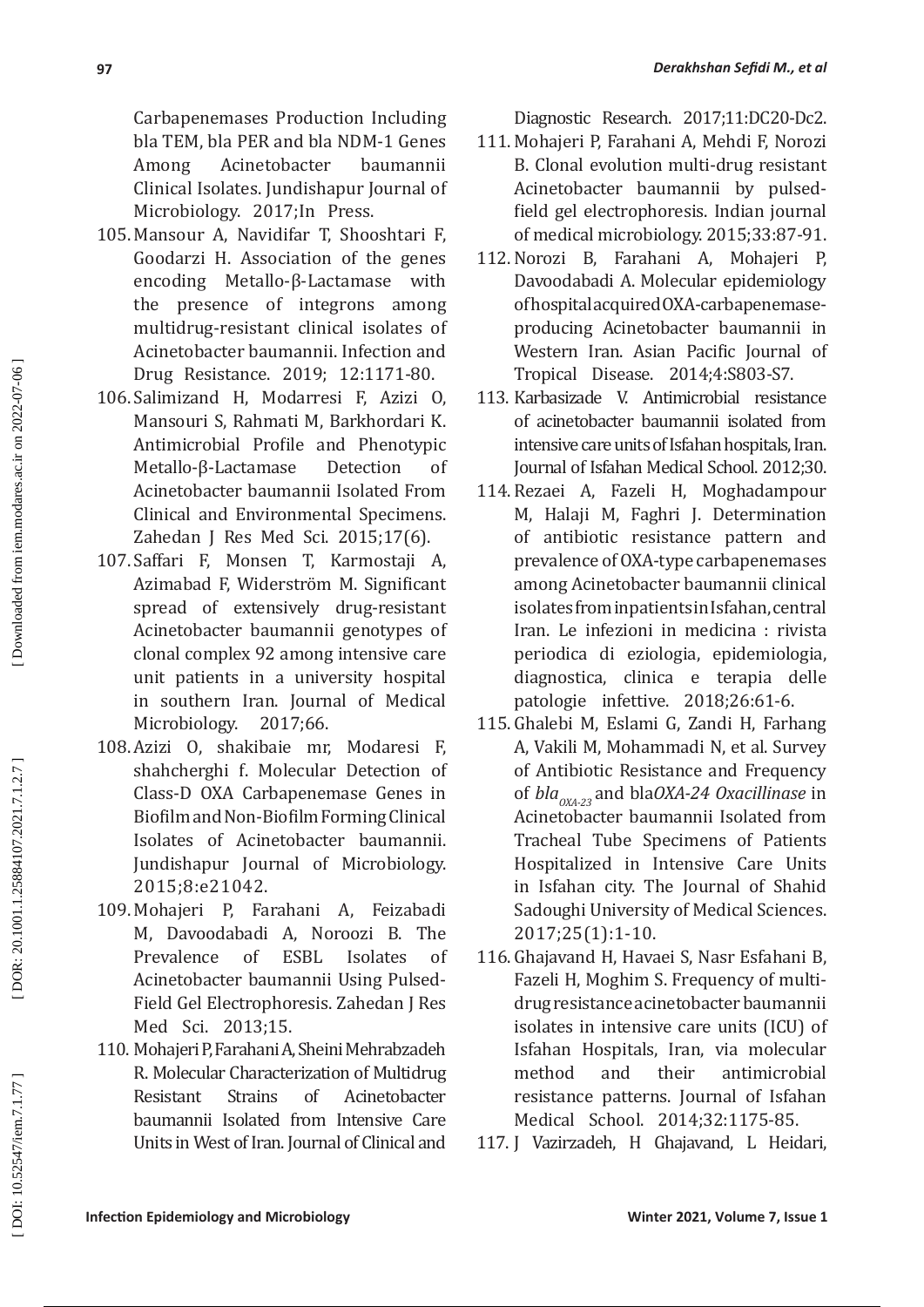P Behshood. Prevalence of Extended Spectrum Beta Lactamases (ESBLs) and Antibiotic Resistance Pattern Acinetobacter Baumannii Strains Isolated from Clinical Specimens in Isfahan City, Iran. Medical Laboratory Journal. 2015;9(3):32-9.

- 118. Shamsizadeh Z, Nikaeen M, Nasr Esfahani B, Mirhoseini SH, Hatamzadeh M, Hassanzadeh A. Detection of antibiotic resistant Acinetobacter baumannii in various hospital environments: potential sources for transmission of Acinetobacter infections. Environmental Health and Preventive Medicine. 2017;22.
- 119. Shokri D, Khorasgani M, Fatemi S, Soleimani Delfan A. Resistotyping, phenotyping and genotyping of New Delhi metallo-βlactamase (NDM) among Gram-negative bacilli from Iranian patients. Journal of medical microbiology. 2017;66.
- 120. Safari M, Saidijam M, Bahador A, Jafari R, Alikhani M. High Prevalence of Multidrug Resistance and Metallo-betalactamase (MβL) producing Acinetobacter Baumannii Isolated from Patients in ICU Wards, Hamadan, Iran. Journal of research in health sciences. 2013;13:162-7.
- 121. Bardbari A, Arabestani MR, Karami M, Keramat F, Alikhani M, Pooshang Bagheri K. Correlation between ability of biofilm formation with their responsible genes and MDR patterns in clinical and environmental Acinetobacter baumannii isolates. Microbial Pathogenesis. 2017;108:122-8.
- 122. Safari M, Mozaffari Nejad AS, Bahador A, Jafari R, Alikhani M. Prevalence of ESBL and MBL encoding genes in Acinetobacter baumannii strains isolated from patients of intensive care units (ICU). Saudi Journal of Biological Sciences. 2015;32.
- 123. Farahani Kheltabadi R, Moniri R, Shajari GR, Nazem Shirazi MH, Musavi SGA, Ghasemi A, et al. Antimicrobial Susceptibility patterns and the distribution of resistance genes among

Acinetobacter species isolated from patients in shahid Beheshti hospital, Kashan. Feyz Journal of Kashan University of Medical Sciences. 2009;12(4):61-7.

- 124. Josheghani S, Moniri R, Firoozeh F, Sehat M, Dastehgoli K, Koosha H, et al. Emergence of *blaOXA*-Carrying Carbapenem Resistance in Multidrug-Resistant Acinetobacter baumannii in the Intensive Care Unit. Iranian Red Crescent Medical Journal. 2016;Inpress.
- 125. Madadi-Goli N, Moniri R, Bagheri-Josheghani S. Antibiotic resistance pattern and distribution of Vietnamese extended-spectrum- β lactamase (VEB-1) gene in Acinetobacter baumannii isolated from hospitalized patients in Kashan Shahid Beheshti hospital during 2013-2014. Feyz Journal of Kashan University of Medical Sciences. 2017;21(4):383-9.
- 126. Bagheri Josheghani S, Moniri R, Firoozeh F, Sehat M, Dasteh Goli Y. Susceptibility Pattern and Distribution of Oxacillinases and blaPER-1 Genes among Multidrug Resistant Acinetobacter baumannii in a Teaching Hospital in Iran. Journal of Pathogens. 2015;2015.
- 127. Japoni-Nejad A, Sofian M, van Belkum A, Ghaznavi-Rad E. Nosocomial Outbreak of Extensively and Pan Drug-Resistant Acinetobacter baumannii in Tertiary Hospital in Central Part of Iran. Jundishapur Journal of Microbiology. 2013;6.
- 128. JaponiNejad AR, Sofian M, Ghaznavi-Rad E. Molecular detection of AdeABC efflux pump genes in clinical isolates of Acinetobacter baumannii and their contribution in imipenem resistance. Iranian South Medical Journal. 2014;17(5):815-23.
- 129. Bahadori azimabadi F, Karmostaji A. Evaluation of Oxacillinase Genes among<br>Carbanenem Resistant Acinetobacter Carbapenem Resistant Acinetobacter baumannii in Shahid Mohammadi Hospital of Bandar abbas, Iran in 2014-2015. Journal